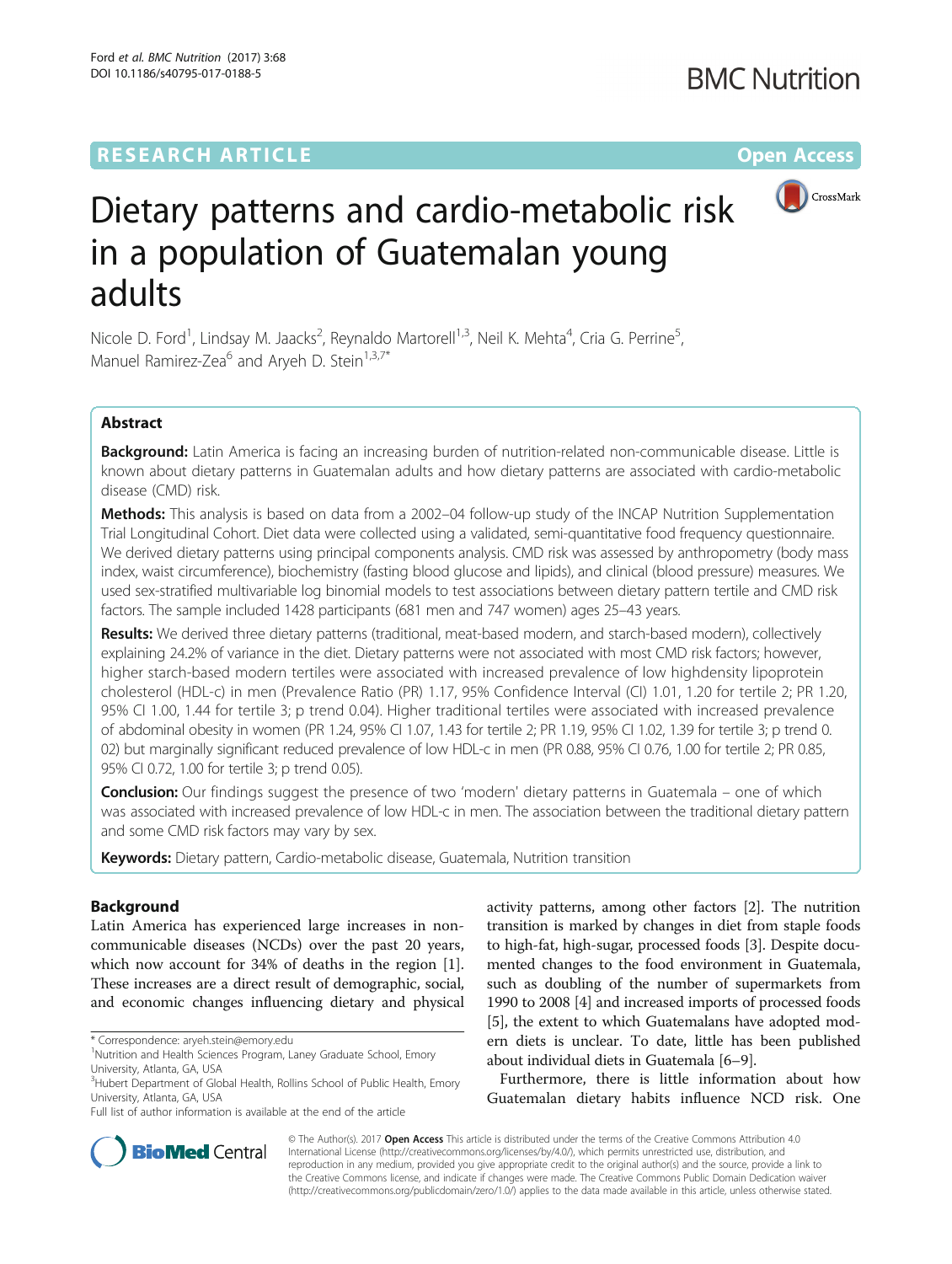previous study of diet scores and cardio-metabolic disease (CMD) risk found that neither score-based indices of diet quality nor single nutrients were consistently associated with CMD risk factors [\[10](#page-16-0)–[12\]](#page-16-0); however, individuals with identical diet scores can have diverse consumption patterns [[13\]](#page-16-0). Data-driven dietary pattern analysis goes beyond intake and adequacy of individual nutrients and attempts to characterize dietary behavior and link patterns of consumption of foods and beverages to health outcomes, including adult anthropometry, metabolic syndrome, and diabetes [\[14](#page-16-0)–[16](#page-16-0)]. Principal components analysis (PCA) is a commonly used method in nutritional epidemiology that aims to explain variation in food intake. PCA has advantages over alternative datadriven methods, such as reduced rank regression, which could identify dietary patterns not actually consumed in the study population [\[17](#page-16-0)]. Because diet is a major modifiable determinant of NCD risk [[18](#page-16-0)], understanding how dietary patterns are associated with CMD risk is important for informing public health strategies.

The objectives of this study were: (a) to characterize dietary patterns using PCA; and (b) to examine the association between dietary patterns and CMD risk in a population of Guatemalan adults.

#### Methods

#### Study population

Individuals in this study were born in four villages in El Progreso department in Guatemala from 1962 to 1977 and were participants in the Institute of Nutrition of Central America and Panama (INCAP) Nutrition Supplementation Trial Longitudinal Study cohort [\[19](#page-16-0)]. This analysis was based on the 2002–04 follow-up. Full details of the original nutrition supplementation trial and its follow-up waves are published elsewhere [\[20](#page-16-0)]. Of the 2392 participants in the original study, 1855 (77.5%) were alive and living in Guatemala for the 2002–04 follow-up, of which 1571 (85%) consented to participate and provided at least some data. Data were collected in four sessions over the course of 1 year. Dietary data were acquired during one of these sessions. We obtained dietary data from 1488 (62.2% of the original cohort) adults ages 25–43 years. The cohort members who consented to participate and who provided at least partial information but were missing dietary data  $(n = 83)$  were more likely to be male.

Participants were excluded from analyses if they had total energy intake that exceeded 3 SD from the median total energy intake (2544 kcal) ( $n = 19$ ) or if they were pregnant or within 6 months post-partum  $(n = 41)$ . The final analytic sample included 1428 participants (681 men and 747 women); of these 1283 had anthropometric measures, 1141 had blood data, and 1355 had blood pressure.

All data collection followed protocols that were approved by the institutional review boards of Emory University (Atlanta, GA) and INCAP (Guatemala City, Guatemala). All participants gave written informed consent.

#### Assessment of dietary intake

Data on typical dietary intake were collected using a validated, semi-quantitative 52-item food frequency questionnaire (FFQ) [[21\]](#page-16-0). Participants were asked about their consumption over the last 3 months of traditional and "transitional" foods such as pizza and hamburgers. The FFQ also included open-ended sections for fruits and vegetables to capture potential seasonality in consumption of these foods. The frequency categories were never/rarely, daily, days per week, and days per month. Portion sizes were determined by selecting from a range of serving sizes (e.g. small, medium, or large tortillas; three different serving spoons) or standard serving units (e.g. a medium-sized apple). We converted frequency of consumption for each food to servings per day and then summed the servings for food items. We estimated nutrient intake using the INCAP nutrient database, which is based on foods commonly consumed in Guatemala, supplemented with data from the United States (U.S.) Department of Agriculture Nutrient Database, assuming standard weights based on the reported serving sizes. Servings of food items were converted to grams per day consumed.

#### Derivation of dietary patterns

We categorized food items into 27 mutually exclusive food groups adapted from food group categories developed in Mexico (Additional file [1:](#page-15-0) Table S1) [[22](#page-16-0)]. Because <10% of participants reported any consumption of "Nuts" and "Whole Grains", we removed these food groups to improve statistical robustness [\[23, 24](#page-16-0)]. We also removed "Coffee" from the analyses owing to its high correlation with "Sugar Added to Coffee"  $(R^2 = 0.89)$  which led to instability in the factor solutions. Because coffee contributes few calories per mL relative to each gram of sugar, we chose to retain "Sugar Added to Coffee" in analyses.

To derive the dietary patterns, we used PCA with orthogonal rotation of total grams of food groups consumed. We used scree plots, eigenvalues >1.4, minimum absolute factor loading of 0.35, and the interpretability of factors to guide the final selection of dietary patterns [[25](#page-16-0)]. We also explored dietary patterns for men and women separately; however, the patterns (i.e. food groups and factor loadings) were largely consistent, so we conducted the final PCA on the entire sample. Individual dietary pattern scores were calculated by multiplying food group factor loadings by individual intake of the food group (in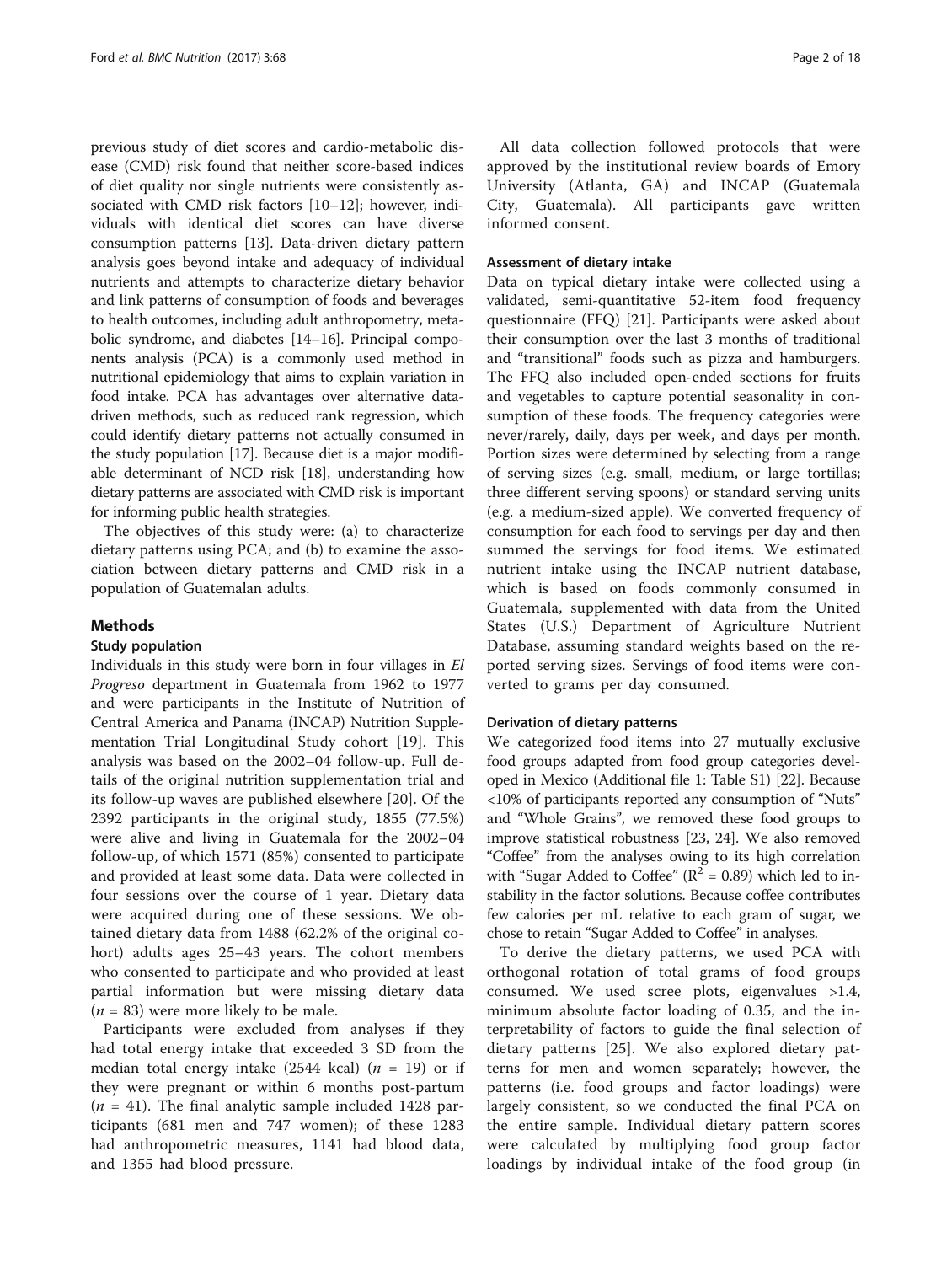grams) and then summing for each dietary pattern [[25\]](#page-16-0). Due to large differences in energy intake by sex, we categorized the resulting dietary pattern scores into sex-specific tertiles. To assess the stability of the factor solutions, we randomly split the study sample and repeated the analyses [[26](#page-16-0)–[28\]](#page-16-0).

#### Assessment of anthropometric, biochemical, and clinical measures

Trained field workers collected all anthropometric measurements. Height and waist circumference were measured to the nearest 0.1 cm and weight to the nearest 0.01 kg. All measurements were taken in duplicate; if the difference exceeded 0.5 kg for weight or 0.5 cm for height or 1.0 cm for waist circumference, a third measurement was taken and the average of the two closest measurements was used. Body mass index (BMI) was calculated as weight (kg) divided by height-squared  $(m^2)$ and was classified according to current National Heart, Lung, and Blood Institute (NHLBI) guidelines: underweight/normal  $(<25.0 \text{ kg/m}^2$ ) and overweight/obese $(\geq 25.0 \text{ kg/m}^2)$  [[29\]](#page-16-0). Abdominal obesity was defined according to the NHLBI's 2005 National Cholesterol Education Program Adult Treatment Panel III (NCEP ATP III) cut-point of waist circumference of ≥102 cm for men and ≥88 cm for women [[30](#page-16-0)].

For blood lipids and glucose, trained field staff drew fasted (>9 h) capillary blood samples. Lipids (total cholesterol, high density lipoprotein cholesterol [HDL-c], and triglycerides) and glucose concentrations were measured by enzymatic peroxidase dry chemistry methods (Cholestech LDX System, Hayward, CA, USA). Elevated triglycerides were defined as triglycerides ≥150 mg/dL [[30\]](#page-16-0). Low HDL-c was defined as <40 mg/dL for men and <50 mg/dL for women [\[30\]](#page-16-0). Dysglycemia was defined as having either impaired fasting glucose (fasting blood glucose 100–125 mg/dL) or diabetes (fasting blood glucose ≥126 mg/dL and/or self-reported diabetes and/or reported diabetes medication use).

Seated blood pressure was measured by a physician three times at three-minute intervals on the left arm resting on a table at heart level using a digital blood pressure monitor (Omron, Schaumburg, IL, USA) after a 5 minute rest [[31\]](#page-16-0). Three cuff sizes were available and selected based on participant arm circumference. If systolic or diastolic blood pressure measurements differed by >10 mmHg, then a fourth measure was taken. Otherwise, the second and third measurements were recorded and the average of these two measures used. Medication use for hypertension was ascertained by interview.

Metabolic syndrome was defined according to 2005 NCEP ATP III diagnostic criteria based on presence of at least three of the following: abdominal obesity (waist circumference  $\geq 102$  cm for men;  $\geq 88$  cm for triglycerides ≥150 mg/dL or medication; HDL $c < 40$  mg/dL in men or  $< 50$  mg/dL in women; and blood pressure > 130 mmHg systolic, >85 mmHg diastolic, and/or medication use [\[30](#page-16-0)].

#### Assessment of covariates

Data on lifestyle and socioeconomic factors were collected by interview. Potential covariates were identified a priori and include age, socioeconomic status (SES), urban residence, smoking, multivitamin use, and physical activity. SES was a cumulative score developed from PCA of participant household characteristics and consumer durable goods [[32](#page-16-0)]. Urban residence was based on residence location, neighborhood, and amenities [\[11](#page-16-0)]. Current smoking and daily multivitamin intake were classified as yes or no. Average physical activity was ascertained using a physical activity questionnaire asking about the frequency and duration of activities performed on a typical day over the preceding year [\[33](#page-16-0)]. Participant physical activity level (PAL) was calculated by averaging metabolic equivalents (MET) per hour over 24 h. Participants were classified as physically inactive if their PAL was <1.7 – the minimum level recommended to prevent obesity [\[34](#page-16-0)].

#### Statistical analyses

To assess differences in sociodemographic, health characteristics, and in dietary factors such as percent of energy from macronutrients across dietary pattern tertiles, we used Mantel-Haenszel chi-square tests for categorical variables and Spearman rank tests for continuous variables. To characterize the relationship between dietary pattern and CMD risk factors, we used sex-stratified log binomial models to regress CMD risk outcomes on dietary pattern score tertiles. Due to the high prevalence of most of the CMD risk factors in our population, we used log-binomial models to estimate relative risk. Model 1 controlled for age. Model 2 additionally controlled for total energy intake to account for absolute differences in food intake [[35](#page-16-0)]. Model 3 additionally controlled for other covariates (urban residence, SES, and multivitamin use). We also controlled for smoking and physical inactivity in Model 3 in men; too few women smoked or were physically active to include these variables in the model. Each dietary pattern was modeled separately. We also assessed effect modification by stratifying the data by urban residence and comparing stratum-specific and pooled prevalence ratio estimates [[12](#page-16-0)]. All models converged normally.

Statistical significance was set a priori at  $P < 0.05$ . For statistical interactions,  $P < 0.10$  was considered significant. All P-values were two-sided. All analyses were performed using SAS v.9.4 (SAS Institute, Cary, NC, USA).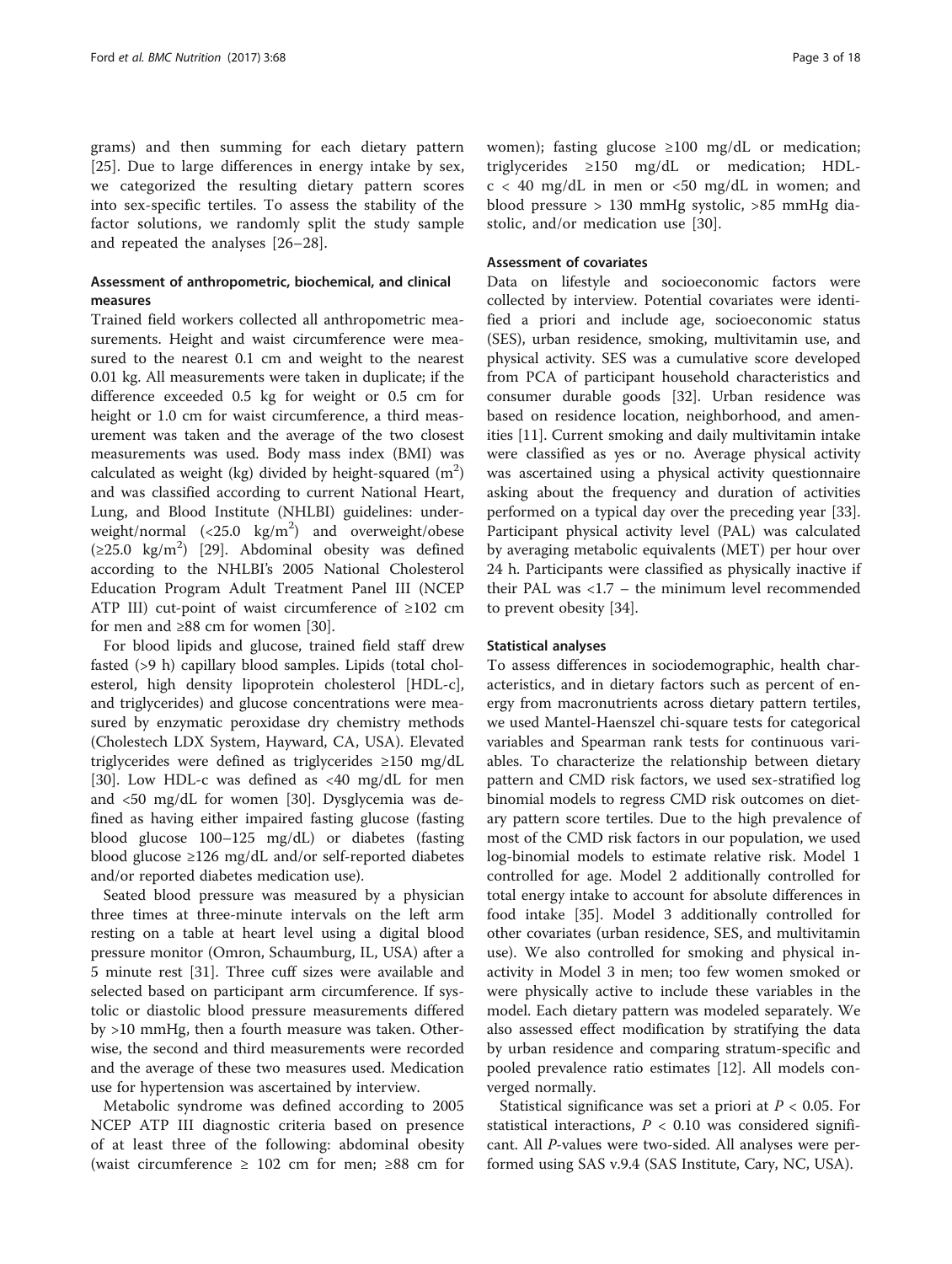#### Results

We identified three dietary patterns which we label as meat-based modern, starch-based modern, and traditional; these dietary patterns collectively explained 24.2% of the dietary variance (Tables 1 and [2](#page-4-0)). The meat-based modern pattern was characterized by consumption of salty snacks, processed and fried meats, sweets/candies, alcohol, soda, traditional Guatemalan foods (e.g. tamales and tacos), and transitional foods (e.g. hamburgers and pizza). The starch-based modern pattern was characterized by consumption of refined grains, starchy and non-starchy vegetables, fried starches, juices, fruit, oils/fats, giblets, and packaged soups. The traditional pattern was characterized by consumption of corn tortillas, beans, sugar added to coffee, and was negatively associated with consumption of dairy and transitional foods.

Higher meat-based modern pattern tertile was associated with lower SES in women (p trend 0.001) (Table [3](#page-5-0)) and younger age (p trend 0.002), and smoking (p trend 0.001) in men (Table [4](#page-7-0)). Higher starch-based modern pattern tertile was associated with multivitamin use in both sexes (p trend <0.001 for men and p trend 0.02 for women), and with physical inactivity (p trend 0.002) and

Table 1 Food group factor loadings and mean intake (g) by PCA-derived dietary pattern tertile for Guatemalan women. INCAP Nutrition Supplementation Trial Longitudinal Cohort, 2002–2004 ( $n = 742$ )

|                                           | Meat-based modern |                        |                       |                       | Starch-based modern |           |                       |           | Traditional    |           |                       |                       |
|-------------------------------------------|-------------------|------------------------|-----------------------|-----------------------|---------------------|-----------|-----------------------|-----------|----------------|-----------|-----------------------|-----------------------|
| Food groups                               | Factor loading    | T1 <sup>a</sup><br>(q) | T <sub>2</sub><br>(q) | T <sub>3</sub><br>(q) | Factor loading      | T1<br>(q) | T <sub>2</sub><br>(q) | T3<br>(g) | Factor loading | T1<br>(q) | T <sub>2</sub><br>(g) | T <sub>3</sub><br>(g) |
| Corn tortilla                             | 0.23              | 343.9                  | 397.7                 | 390.4                 | 0.03                | 389.2     | 382.6                 | 359.3     | $0.70*$        | 252.4     | 369.0                 | 510.2                 |
| Refined grains                            | 0.19              | 64.6                   | 70.4                  | 81.0                  | $0.39*$             | 46.2      | 73.3                  | 96.8      | 0.01           | 70.2      | 70.4                  | 75.3                  |
| Pastry                                    | 0.25              | 32.5                   | 52.7                  | 66.7                  | 0.12                | 42.3      | 52.2                  | 57.3      | 0.06           | 46.4      | 51.1                  | 54.2                  |
| Salty snacks                              | $0.49*$           | 1.0                    | 3.9                   | 11.3                  | 0.02                | 4.7       | 4.8                   | 6.7       | 0.11           | 5.4       | 4.5                   | 6.3                   |
| Non-starchy vegetables                    | 0.08              | 90.0                   | 77.9                  | 93.0                  | $0.52*$             | 34.7      | 73.1                  | 154.0     | $-0.14$        | 116.6     | 78.8                  | 65.3                  |
| Starchy vegetables                        | 0.03              | 37.0                   | 36.2                  | 41.2                  | $0.56*$             | 12.5      | 29.1                  | 73.3      | $-0.13$        | 53.3      | 33.8                  | 27.2                  |
| Fried starches                            | 0.30              | 26.5                   | 42.4                  | 58.7                  | $0.44*$             | 18.4      | 35.6                  | 73.7      | $-0.10$        | 49.7      | 44.6                  | 33.0                  |
| Fruits                                    | 0.07              | 225.6                  | 196.0                 | 231.4                 | $0.39*$             | 126.2     | 202.6                 | 325.9     | 0.02           | 251.7     | 186.2                 | 214.6                 |
| Eggs                                      | 0.35              | 19.4                   | 29.8                  | 37.6                  | 0.21                | 22.3      | 29.5                  | 34.9      | 0.31           | 20.1      | 30.9                  | 35.8                  |
| Poultry                                   | 0.05              | 19.7                   | 21.2                  | 22.9                  | 0.34                | 14.2      | 18.4                  | 31.3      | 0.04           | 21.2      | 20.5                  | 22.2                  |
| Red meat and pork                         | 0.25              | 9.1                    | 12.2                  | 19.7                  | 0.30                | 8.1       | 13.6                  | 19.3      | $-0.24$        | 18.7      | 13.0                  | 9.3                   |
| Processed meats                           | $0.39*$           | 4.7                    | 8.1                   | 15.2                  | 0.26                | 5.8       | 8.5                   | 13.7      | $-0.05$        | 10.8      | 8.8                   | 8.3                   |
| Giblets                                   | 0.08              | 14.7                   | 13.5                  | 17.0                  | $0.47*$             | 5.3       | 10.4                  | 29.7      | 0.07           | 12.4      | 15.8                  | 17.1                  |
| Fish                                      | 0.23              | 5.6                    | 9.6                   | 13.0                  | 0.21                | 4.3       | 6.7                   | 17.3      | 0.14           | 9.1       | 7.7                   | 11.3                  |
| Fried meats                               | $0.51*$           | 8.7                    | 17.2                  | 30.8                  | 0.19                | 13.0      | 20.2                  | 23.4      | $-0.09$        | 22.5      | 17.6                  | 16.5                  |
| Dairy                                     | 0.14              | 64.6                   | 80.9                  | 103.1                 | 0.34                | 32.4      | 83.5                  | 133.1     | $-0.36*$       | 141.3     | 65.4                  | 41.0                  |
| Beans                                     | 0.03              | 119.0                  | 117.2                 | 96.1                  | 0.03                | 117.1     | 117.5                 | 97.6      | 0.63           | 53.3      | 85.7                  | 193.3                 |
| Oils/fats                                 | 0.24              | 6.6                    | 9.8                   | 13.7                  | $0.37*$             | 5.2       | 9.1                   | 15.9      | 0.0            | 11.1      | 9.5                   | 9.4                   |
| Sugar added to coffee                     | $-0.06$           | 12.3                   | 13.6                  | 12.6                  | $-0.02$             | 12.8      | 13.4                  | 12.3      | $0.36*$        | 7.5       | 11.6                  | 19.4                  |
| Sweets                                    | $0.48*$           | 1.2                    | 3.1                   | 8.6                   | 0.13                | 3.5       | 3.4                   | 5.9       | $-0.16$        | 6.7       | 3.5                   | 2.6                   |
| Alcohol                                   | $0.39*$           | 0.1                    | 0.3                   | 5.7                   | $-0.14$             | 4.5       | 0.6                   | 1.0       | 0.17           | 0.9       | 1.7                   | 3.5                   |
| Sugar-sweetened beverages                 | 0.01              | 307.4                  | 297.6                 | 300.7                 | $0.45*$             | 153.4     | 316.5                 | 438.4     | 0.15           | 288.1     | 290.8                 | 326.8                 |
| Low-energy drinksb                        | $0.70*$           | 24.1                   | 70.1                  | 206.3                 | $-0.09$             | 105.3     | 93.8                  | 100.1     | $-0.06$        | 113.0     | 100.7                 | 85.6                  |
| Packaged soup                             | $-0.06$           | 17.3                   | 12.9                  | 12.3                  | $0.37*$             | 3.5       | 12.1                  | 27.1      | $-0.08$        | 18.7      | 11.1                  | 12.7                  |
| Traditional Guatemalan foods <sup>c</sup> | $0.36*$           | 25.9                   | 39.7                  | 69.2                  | 0.17                | 36.2      | 42.0                  | 56.4      | 0.09           | 42.4      | 45.4                  | 46.7                  |
| Transitional foods <sup>d</sup>           | $0.55*$           | 1.0                    | 1.4                   | 8.4                   | 0.07                | 3.2       | 2.5                   | 5.2       | $-0.36*$       | 8.0       | 1.9                   | 0.8                   |

Whole grains and nuts were excluded from analyses due to low (<10%) consumption

Abbreviations: INCAP Institute of Nutrition for Central America and Panama, PCA principal component analysis, T tertile

<sup>a</sup>Mean intake of food groups (g) across tertiles

b Sparkling/soda water and coconut water

c Tamales and tacos

<sup>d</sup>Pizza and hamburgers

\* Food groups characterizing the dietary pattern (i.e. food groups with absolute factor loadings >0.35)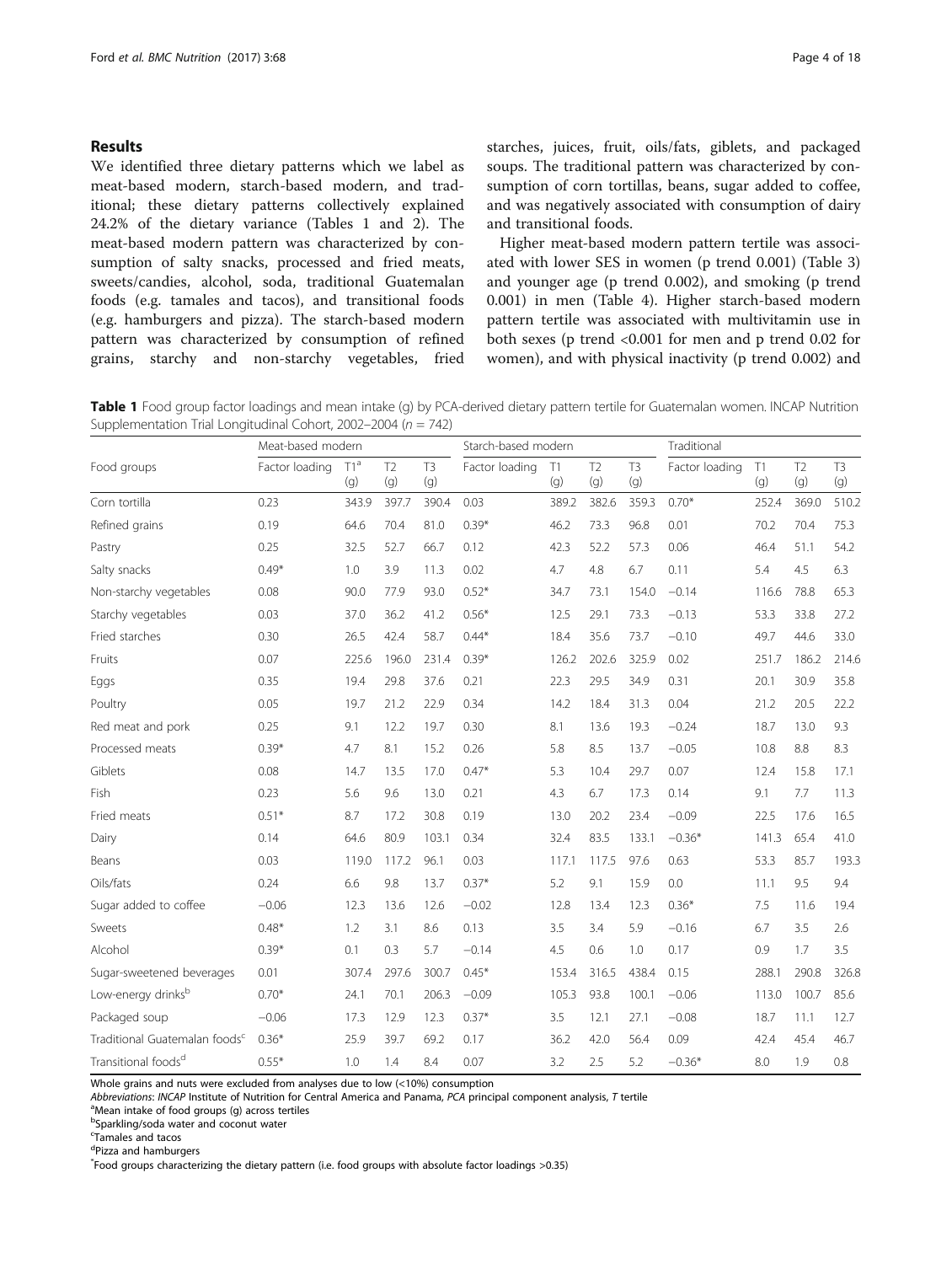|                                 | Meat-based modern |                        |                       |                       | Starch-based modern |           |                       |                       | Traditional    |           |                       |                       |
|---------------------------------|-------------------|------------------------|-----------------------|-----------------------|---------------------|-----------|-----------------------|-----------------------|----------------|-----------|-----------------------|-----------------------|
| Food groups                     | Factor loading    | T1 <sup>a</sup><br>(g) | T <sub>2</sub><br>(g) | T <sub>3</sub><br>(g) | Factor loading      | T1<br>(g) | T <sub>2</sub><br>(g) | T <sub>3</sub><br>(g) | Factor loading | T1<br>(q) | T <sub>2</sub><br>(q) | T <sub>3</sub><br>(g) |
| Corn tortilla                   | 0.23              | 543.3                  | 561.9                 | 576.7                 | 0.03                | 527.6     | 570.9                 | 583.1                 | $0.70*$        | 406.3     | 547.0                 | 728.5                 |
| Refined grains                  | 0.19              | 81.0                   | 89.9                  | 104.8                 | $0.39*$             | 61.7      | 88.4                  | 125.4                 | 0.01           | 97.4      | 88.7                  | 89.6                  |
| Pastry                          | 0.25              | 55.5                   | 59.7                  | 69.6                  | 0.12                | 54.7      | 65.1                  | 64.9                  | 0.06           | 60.6      | 59.3                  | 64.8                  |
| Salty snacks                    | $0.49*$           | 3.0                    | 9.4                   | 19.2                  | 0.02                | 11.8      | 9.8                   | 9.9                   | 0.11           | 8.7       | 10.9                  | 11.9                  |
| Non-starchy vegetables          | 0.08              | 100.3                  | 110.0                 | 125.0                 | $0.52*$             | 56.4      | 92.0                  | 186.7                 | $-0.14$        | 134.5     | 103.0                 | 97.8                  |
| Starchy vegetables              | 0.03              | 40.0                   | 41.3                  | 44.0                  | $0.56*$             | 22.1      | 36.1                  | 67.1                  | $-0.13$        | 46.1      | 43.3                  | 36.0                  |
| Fried starches                  | 0.30              | 34.6                   | 50.7                  | 71.9                  | $0.44*$             | 30.0      | 50.7                  | 76.3                  | $-0.10$        | 62.3      | 50.4                  | 44.4                  |
| Fruits                          | 0.07              | 268.3                  | 262.0                 | 281.0                 | $0.39*$             | 146.9     | 267.4                 | 396.4                 | 0.02           | 264.7     | 239.8                 | 306.7                 |
| Eggs                            | 0.35              | 33.5                   | 47.0                  | 55.8                  | 0.21                | 37.7      | 45.7                  | 52.7                  | 0.31           | 38.0      | 42.0                  | 56.2                  |
| Poultry                         | 0.05              | 19.4                   | 19.9                  | 22.3                  | 0.34                | 12.7      | 19.7                  | 29.3                  | 0.04           | 19.0      | 19.3                  | 23.4                  |
| Red meat and pork               | 0.25              | 11.0                   | 16.2                  | 21.4                  | 0.30                | 11.3      | 13.3                  | 23.9                  | $-0.24$        | 22.3      | 14.1                  | 12.1                  |
| Processed meats                 | $0.39*$           | 7.0                    | 15.0                  | 25.5                  | 0.26                | 9.9       | 15.7                  | 21.9                  | $-0.05$        | 19.5      | 14.0                  | 14.1                  |
| Giblets                         | 0.08              | 12.6                   | 15.2                  | 19.7                  | $0.47*$             | 6.5       | 13.6                  | 27.3                  | 0.07           | 14.5      | 13.9                  | 19.1                  |
| Fish                            | 0.23              | 12.4                   | 19.6                  |                       | 0.21                | 11.7      | 16.3                  | 32.2                  | 0.14           | 12.6      | 21.3                  | 26.4                  |
| Fried meats                     | $0.51*$           | 12.8                   | 24.8                  | 40.5                  | 0.19                | 21.3      | 24.8                  | 31.9                  | $-0.09$        | 32.7      | 23.5                  | 21.8                  |
| Dairy                           | 0.14              | 49.2                   | 66.3                  | 91.3                  | 0.34                | 35.2      | 64.2                  | 107.0                 | $-0.36*$       | 99.6      | 56.2                  | 50.8                  |
| Beans                           | 0.03              | 137.0                  | 154.3                 | 139.0                 | 0.03                | 134.6     | 143.9                 | 151.8                 | 0.63           | 78.7      | 111.4                 | 240.3                 |
| Oils/fats                       | 0.24              | 10.3                   | 15.0                  | 17.4                  | $0.37*$             | 8.3       | 13.3                  | 21.1                  | 0.0            | 14.7      | 14.3                  | 13.8                  |
| Sugar added to coffee           | $-0.06$           | 12.3                   | 11.8                  | 11.4                  | $-0.02$             | 11.9      | 11.7                  | 11.8                  | $0.36*$        | 7.5       | 11.4                  | 16.5                  |
| Sweets                          | $0.48*$           | 2.7                    | 6.5                   | 12.7                  | 0.13                | 5.3       | 6.8                   | 9.8                   | $-0.16$        | 9.9       | 6.0                   | 5.9                   |
| Alcohol                         | $0.39*$           | 12.5                   | 55.1                  | 124.1                 | $-0.14$             | 100.1     | 45.4                  | 46.1                  | 0.17           | 42.9      | 61.5                  | 87.0                  |
| Sugar-sweetened beverages       | 0.01              | 389.6                  | 395.0                 | 351.8                 | $0.45*$             | 194.8     | 377.5                 | 563.4                 | 0.15           | 329.5     | 368.8                 | 438.3                 |
| Low-energy drinksb              | $0.70*$           | 79.3                   | 206.5                 | 404.7                 | $-0.09$             | 283.8     | 218.1                 | 187.9                 | $-0.06$        | 280.3     | 205.4                 | 203.9                 |
| Packaged soup                   | $-0.06$           | 15.7                   | 12.3                  | 12.2                  | $0.37*$             | 6.8       | 9.9                   | 23.6                  | $-0.08$        | 17.4      | 11.8                  | 11.0                  |
| Guatemalan foods <sup>c</sup>   | $0.36*$           | 29.2                   | 48.1                  | 79.6                  | 0.17                | 41.9      | 53.7                  | 61.2                  | 0.09           | 44.0      | 56.3                  | 56.4                  |
| Transitional foods <sup>d</sup> | $0.55*$           | 2.3                    | 5.3                   | 20.8                  | 0.07                | 8.4       | 9.4                   | 10.5                  | $-0.36*$       | 20.0      | 4.8                   | 3.5                   |

<span id="page-4-0"></span>Table 2 Food group factor loadings and mean intake (g) by PCA-derived dietary pattern tertile for Guatemalan men. INCAP Nutrition Supplementation Trial Longitudinal Cohort, 2002–2004 ( $n = 681$ )

Whole grains and nuts were excluded from analyses due to low (<10%) consumption

Abbreviations: INCAP Institute of Nutrition for Central America and Panama, PCA principal component analysis, T tertile

<sup>a</sup>Mean intake of food groups (g) across tertiles

b Sparkling/soda water and coconut water

<sup>c</sup>Tamal and taco

<sup>d</sup>Pizza and hamburgers

\* Food groups characterizing the dietary pattern (i.e. food groups with absolute factor loadings >0.35)

higher BMI (p trend 0.02) in men. In both men and women, higher traditional pattern tertile was inversely associated with urban residence (p trend 0.008 and p trend <0.001, respectively). In men, higher traditional pattern tertile was also associated with lower SES (p trend 0.05), smoking (p trend 0.04), less physical inactivity (p trend <0.0001), lower BMI (p trend 0.003), less overweight (p trend 0.01), and less low HDL-c (p trend 0.009). Conversely, in women, higher traditional pattern tertile was associated with higher BMI (p trend 0.04).

Within and across the three dietary patterns, carbohydrates provided the majority of energy intake ranging

from 66 to 67% among participants in the highest tertile of the meat-based modern pattern to 72% among participants in the lowest tertile of this pattern (Tables [3](#page-5-0) and [4\)](#page-7-0). Participants in the lowest tertile of the traditional pattern had significantly lower fiber consumption (23.5 g for women and 32.3 g for men) compared to participants in the highest tertile (33.9 g for women and 48.1 g for men). Fat as a proportion of total energy intake ranged from 16.0% among men in the lowest tertile of the meatbased modern pattern to 21.6% among women in the highest tertile of the meat-based modern pattern. There were small but significant differences in protein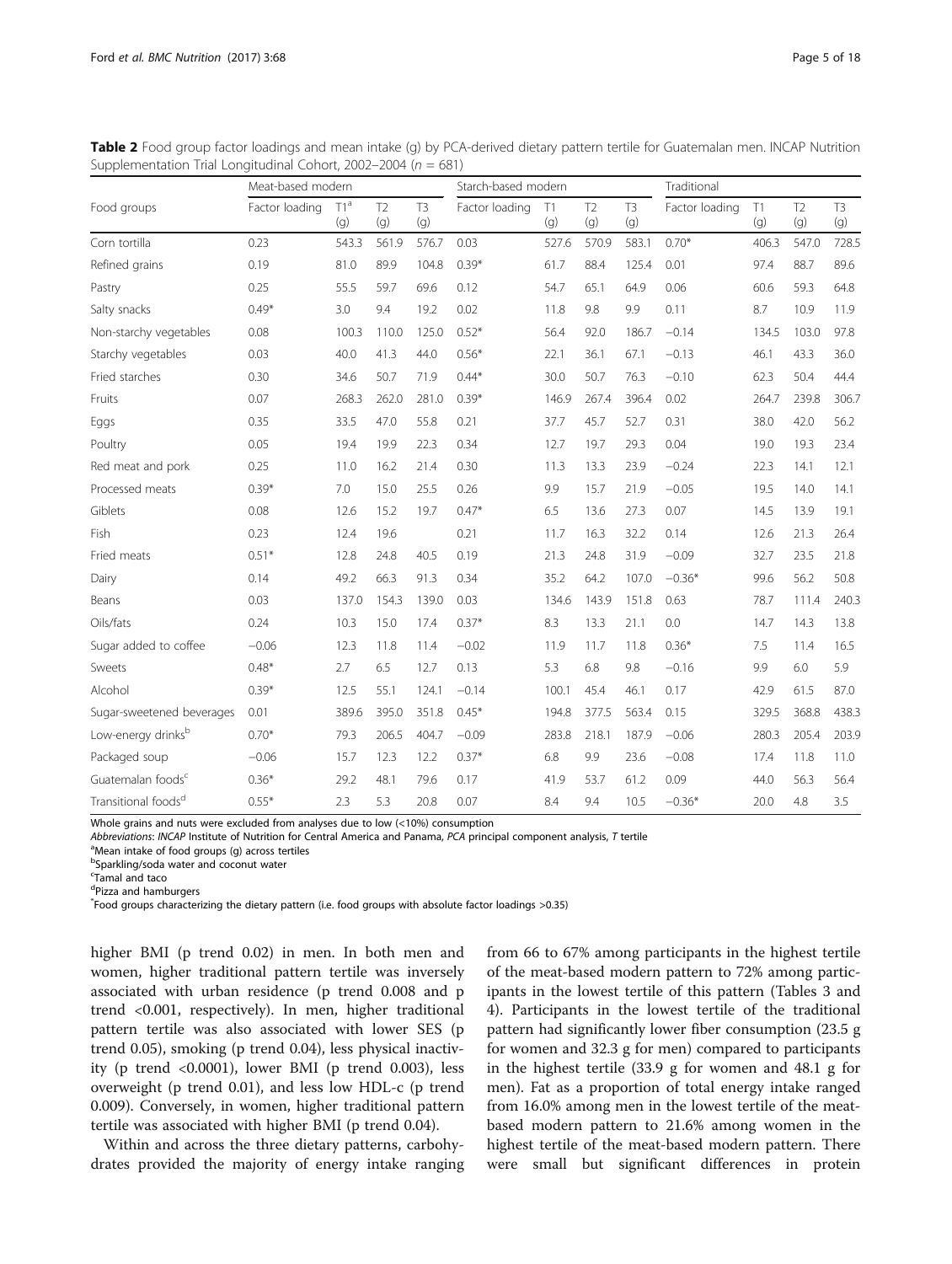| Ī<br>5<br>-<br>٦<br>ł                                                                                                                       |                                 |
|---------------------------------------------------------------------------------------------------------------------------------------------|---------------------------------|
| ļ<br>Ì<br>j<br>j<br>ļ<br>$\frac{1}{2}$<br>١<br>į<br>Į<br>ž                                                                                  |                                 |
| 5<br>)<br>i<br>١<br>:<br>j                                                                                                                  |                                 |
| )<br>-<br>-<br>$\ddot{\phantom{0}}$<br>$\overline{ }$<br>ļ<br>١<br>١<br>Ï<br>$\frac{1}{4}$                                                  |                                 |
| j<br>:<br>)<br>5<br>5<br>j<br>ţ<br>i<br>١<br>į<br>$\frac{1}{2}$<br>I<br>I                                                                   |                                 |
| ţ<br>Ì<br>֦֦֦֦֦֦֦֦֧֦֦֧֦֦֦֦֧֦֧֦֧֦֧֧֦֧֧֦֧֧֦֧֧֦֧֧֦֧֦֧֧֦֧֧֦֧֦֧֚֚֚֚֚֚֚֚֚֚֚֚֡֘֝֡֘֡֡֡֓֡֓֡֓֡֓֡֓֡֓֓֓֓֓֓֓<br>and the same company<br>j<br>ļ<br>J<br>ì |                                 |
| 5)<br>)<br>i<br>5<br>i<br>)<br>J<br>ī<br>I<br>l<br>j<br>j<br>d<br>j<br>i<br>Ì<br>I<br>໌<br>$\overline{\phantom{a}}$                         |                                 |
| Ì<br>ì<br>֦֦֦֦֦֦֧֦֦֦֦֦֧֦֦֧֧֧֧֧֧֧֦֧֧֦֧֧֦֧֧֦֧֧֦֚֚֚֚֚֚֚֚֚֚֚֡֘֡֡֡֓֡֡֓֡֓֡֓֡֬֓֓֡֡֓֡֓֡֡֓֓֓֓֓֓֓֓֓֓֓<br>j<br>Ì<br>J                                  |                                 |
| j<br>ļ<br>Ī<br>i<br>ļ<br>ik jau<br>Ï<br>$\frac{1}{2}$                                                                                       |                                 |
| ¢<br>J<br>I<br>l<br>Ì                                                                                                                       |                                 |
| $-24.7 + 0.4$<br>J<br>i<br>l<br>i<br>l<br>י<br>י                                                                                            | ĺ<br>į<br>ľ<br>I<br>l<br>Į<br>l |
| l<br>I<br>í.<br>Ï<br>i<br>١<br>l<br>ׅ֘֒<br>l<br>I<br>١<br>İ<br>j<br>I                                                                       | Į<br>J<br>Ï<br>ţ                |
| ١<br>ĺ                                                                                                                                      | ١<br>ļ<br>)<br>J                |

<span id="page-5-0"></span>

| Longitudinal Cohort, 2002-2004 (n = 747) |           | Meat-based modern |                   |            |                      | Starch-based modern |                 |               |                      | Traditional         |               |             |                      |
|------------------------------------------|-----------|-------------------|-------------------|------------|----------------------|---------------------|-----------------|---------------|----------------------|---------------------|---------------|-------------|----------------------|
|                                          | $\subset$ | $\Box$            | Ľ                 | Ľ          | P-trend <sup>h</sup> | $\Box$              | Ľ               | Ľ             | P-trend <sup>h</sup> | $\overline{\Gamma}$ | P             | F           | P-trend <sup>h</sup> |
| Participants, n                          | 747 252   |                   | 247               | 248        |                      | 252                 | 247             | 248           |                      | 251                 | 246           | 250         |                      |
| Mean factor score                        |           | $747 - 0.9(0.2)$  | $\odot$<br>$-0.5$ | 0.3(0.7)   |                      | $-0.9$ (0.2)        | $-0.2(0.2)$     | 1.0(0.8)      |                      | $-1.1(0.4)$         | $-0.3(0.1)$   | 0.6(0.6)    |                      |
| Age, y                                   | 747       | 33.4 (4.1)        | 4.2<br>32.6(      | 32.8 (4.4) | $\overline{\circ}$   | 32.7(4.3)           | 32.7 (4.0)      | 33.3 (4.0)    | $\overline{\circ}$   | 32.0<br>(4.1)       | 33.0 (4.3)    | 32.7(4.3)   | 0.5                  |
| SES tertile                              | 747       |                   |                   |            | 0.001                |                     |                 |               | 66                   |                     |               |             | 0.6                  |
| Poorest                                  |           | 289               | 34.4              | 41.5       |                      | 32.9                | 34.0            | 37.9          |                      | 32.2                | 35.7          | 36.8        |                      |
| Middle                                   |           | 23.8              | 29.7              | 22.9       |                      | 27.7                | 25.9            | 20.9          |                      | 27.4                | 24.8          | 22.4        |                      |
| Richest                                  |           | 47.2              | 37.6              | 35.4       |                      | 39.2                | 40.0            | 41.1          |                      | 40.2                | 39.4          | 40.8        |                      |
| Urban, %                                 | 747       | 285               | 29.9              | 29.8       | $\overline{0}$       | 25.4                | 30.7            | 32.2          | 0.09                 | 44,6                | 26.4          | 17.2        | &0.001               |
| Current smoking, %                       | 692       | $\frac{8}{2}$     | $\frac{3}{2}$     | 3.0        | 0.06                 | $\overline{2.1}$    | $\overline{21}$ | $\frac{8}{2}$ | 0.2                  | $\overline{1}$      | $\frac{1}{2}$ |             | $\bar{C}$            |
| Low physical activity <sup>2</sup> , %   | 747       | 97.2              | 97.9              | 95.5       | 0.2                  | 98.0                | 95.1            | 97.5          | $\circlearrowright$  | 96.4                | 98.3          | 96.0        | $\overline{0}$       |
| Vitamin use, %                           | 695       | 17.8              | 20.4              | 23.5       | $\overline{\circ}$   | 17.4                | 18.4            | 25.7          | 0.02                 | 22.6                | 18.3          | 20.7        | 0.6                  |
| BM (kg/m <sup>2</sup> )                  | 683       | 26.8 (4.8)        | 26.8 (4.4)        | 26.9 (5.0) | 0.6                  | 27.1 (5.1)          | 26.9 (4.5)      | 26.7 (4.6)    | $\overline{0}$       | 26.4 (4.8)          | 27.0 (4.5)    | 27.3 (4.9)  | 0.04                 |
| Overweight <sup>b</sup> , %              | 683       | 593               | 61.7              | 65.6       | $\overline{\circ}$   | 60.7                | 63.4            | 623           | $\overline{C}$       | 585                 | 64.2          | 63.7        | $\overline{0}$       |
| Abdominal obesity <sup>c</sup> , %       | 683       | 61.5              | 63.0              | 62.0       | 0.9                  | 63.0                | 61.3            | 623           | $\frac{8}{2}$        | 55.9                | 66.5          | 64.2        | 0.06                 |
| Elevated triglycerides <sup>9</sup> , %  | 647       | 52.8              | 51.6              | 49.7       | $\overline{0.5}$     | 51.6                | 49.3            | 53.4          | $\overline{0}$       | 48.8                | 53.8          | 51.8        | 65                   |
| Low HDL-Ce                               | 647       | 82.6              | 87.2              | 87.2       | $\overline{C}$       | 84.8                | 85.3            | 86.6          | 65                   | 82.4                | 86.5          | 87.8        | $\overline{\circ}$   |
| Dysglycemiaf                             | 726 16.2  |                   | 21.9              | 20.0       | $\Omega$             | 18.5                | 18.6            | 21.1          | 0.4                  | 168                 | 23.0          | L<br>$\leq$ | 66                   |
| Metabolic Syndrome <sup>9</sup>          | 747       | 38.1              | 38.0              | 36.2       | 0.6                  | 35.3                | 37.2            | 39.9          | $\Omega$             | 32.2                | 41.0          | 39.2        | $\overline{\circ}$   |
| Dietary Intakes                          |           |                   |                   |            |                      |                     |                 |               |                      |                     |               |             |                      |
| Total energy (kcal/day)                  |           | 747 1864 (584)    | (582)<br>2243     | 2646 (715) | 0.001                | 1813 (542)          | 2220 (559)      | 2722 (689)    | 0.0001               | 2010 (668)          | 2144 (591)    | 2593 (717)  | 0.001                |
| Carbohydrate (% of total energy)         |           | 747 71.7 (5.6)    | 68.9 (4.9)        | 65.8 (5.2) | 0.001                | 71.3(5.3)           | 68.9 (5.2)      | 66.3 (5.7)    | 0.0001               | 66.1 (6.0)          | 69.2 (4.8)    | 71.3(5.1)   | 0.001                |
| Protein (% of total energy)              |           | 747 12.1 (1.7)    | 12.1(1.7)         | 12.4(1.7)  | 0.05                 | 12.0(1.4)           | 12.2(1.6)       | 12.6 (2.0)    | 0.001                | 12.6(2.1)           | 12.1(1.5)     | 12.1(1.3)   | 0.03                 |
| Fat (% of total energy)                  |           | 747 16.0 (4.7)    | 4.1)<br>18.7      | 21.6 (4.4) | 0.001                | 16.5(4.9)           | 18.7(4.3)       | 20.9 (4.6)    | 0.0001               | $(4.8)$<br>21.2     | 18.6 (4.2)    | 16.4(4.6)   | 0.001                |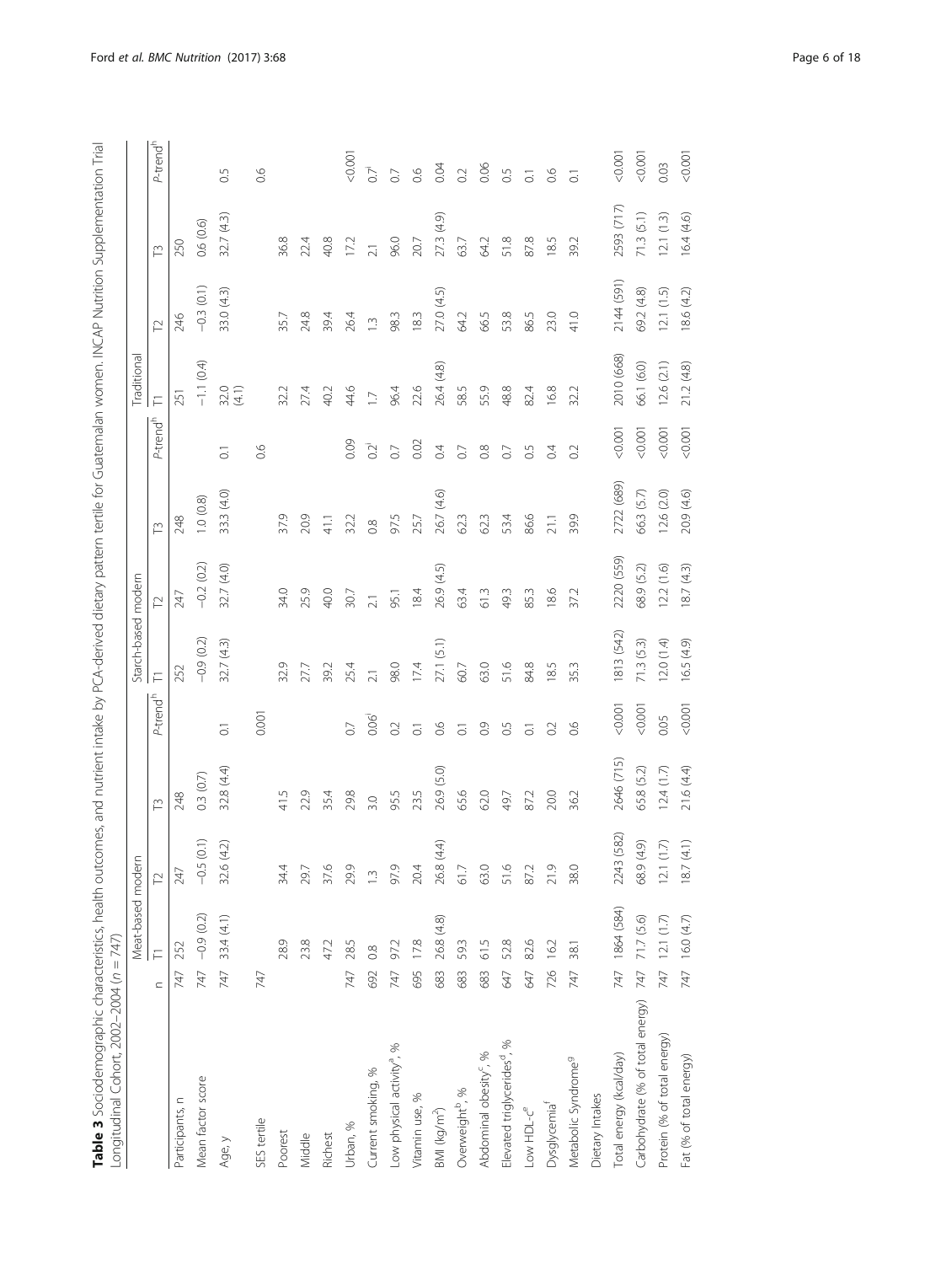| Table 3 Sociodemographic characteristics, health outcomes, and nutrient intake by PCA-derived dietary pattern tertile for Guatemalan women. INCAP Nutrition Supplementation Trial<br>ongitudinal Cohort, 2002-2004 ( $n = 747$ ) (Continued) |                                                                                                                                              |                                               |             |       |            |            |                                                                                                               |         |            |            |             |         |
|----------------------------------------------------------------------------------------------------------------------------------------------------------------------------------------------------------------------------------------------|----------------------------------------------------------------------------------------------------------------------------------------------|-----------------------------------------------|-------------|-------|------------|------------|---------------------------------------------------------------------------------------------------------------|---------|------------|------------|-------------|---------|
| holesterol (mg/day)                                                                                                                                                                                                                          | 744 (134.3) 27446 (138.7) 3678 (217.7) <0.0001 1866 (135.8) 267.7 (199.0) 382.5 (196.5) <0.001 246.4 (151.6) 284.0 (17.9) 3052 (212.8) 0.002 |                                               |             |       |            |            |                                                                                                               |         |            |            |             |         |
| iber (g/day)                                                                                                                                                                                                                                 | 747 25.3 (8.7)                                                                                                                               | 28.3 (8.6)                                    | 30.8 (10.3) | 0.001 | 24.5 (8.0) | 27.6 (8.8) | 32.2 (10.0)                                                                                                   | 0.001   | 23.5 (7.8) | 26.8 (7.1) | 33.9 (10.2) | < 0.001 |
| Iron (mg/day)                                                                                                                                                                                                                                | 747 11.5 (5.3)                                                                                                                               | 12.9(4.5)                                     | 15.2 (5.3)  | 0.001 | 9.5(3.2)   | 12.7(3.8)  | 17.4(5.2)                                                                                                     | < 0.001 | 12.2(4.9)  | 12.2(4.9)  | 15.1 (5.5)  | 50,001  |
| Tramin C                                                                                                                                                                                                                                     |                                                                                                                                              | 289.7 (217.5) 268.6 (186.4) 286.6 (183.7) 0.5 |             |       |            |            | $151.2(105.6)$ $277.7(146.3)$ $418.4(218.8)$ $<$ $Q0.001$ $291.5$ $Q15.7$ $258.2(173.5)$ $294.5(216.4)$ $0.7$ |         |            |            |             |         |
| Values presented are mean (SD) or percent                                                                                                                                                                                                    |                                                                                                                                              |                                               |             |       |            |            |                                                                                                               |         |            |            |             |         |

Values presented are mean (SD) or percent

Abbreviations: BMI body mass index, HDL-c high density lipoprotein cholesterol, INCAP Institute of Nutrition for Central America and Panama, NCEP ATP III National Cholesterol Education Program Adult Treatment Panel<br>III, PC Abbreviations: BMI body mass index, HDL-c high density lipoprotein cholesterol, INCAP Institute of Nutrition for Central America and Panama, NCEP ATP III National Cholesterol Education Program Adult Treatment Panel III, PCA principal component analysis; SES, socioeconomic status, T tertile

a Low physical activity defined as 24-h average physical activity <1.7 MET/h aLow physical activity defined as 24-h average physical activity <1.7 MET/h

 $b$ Overweight defined as BMI  $\geq$ 25 kg/m<sup>2</sup>

 $b_{\text{Overweight}}$  defined as BMI  $\geq$ 35 kg/m<sup>2</sup><br>"Abdominal obesity defined as waist circumference  $\geq$  88 cm<br>"Elevated triglycerides defined as  $\geq$ 150 mg/dL or medication<br>"Low HDL-c defined as HDL-c < 50 mg/dL dElevated triglycerides defined as ≥150 mg/dL or medication cAbdominal obesity defined as waist circumference ≥ 88 cm

Dysglycemia defined as impaired fasting glucose (fasting plasma glucose 100–125 mg/dL) or diabetes (self-report, fasting plasma glucose ≥126 mg/dL, and/or use of diabetes medication) fDysglycemia defined as impaired fasting glucose (fasting plasma glucose 100–125 mg/dL) or diabetes (self-report, fasting plasma glucose ≥126 mg/dL, and/or use of diabetes medication) eLow HDL-c defined as HDL-c < 50 mg/dL

%Metabolic syndrome defined according to 2005 NCEP ATP ill diagnostic criteria based on presence ≥3 of the following: abdominal obesity (waist circumference ≥ 88 cm); fasting plasma glucose ≥100 mg/dL or medication; Metabolic syndrome defined according to 2005 NCEP ATP III diagnostic criteria based on presence ≥3 of the following: abdominal obesity (waist circumference ≥ 88 cm); fasting plasma glucose ≥100 mg/dL or medication;

triglycerides ≥150 mg/dL or medication; HDL-c < 50 mg/dL); blood pressure > 130 mmHg systolic, >85 mmHg diastolic and/or medication use<br><sup>h</sup>P for trend was calculated using Spearman correlation (continuous) and Mantel-Haens triglycerides ≥150 mg/dL or medication; HDL-c < 50 mg/dL); blood pressure > 130 mmHg systolic, >85 mmHg diastolic and/or medication use

hP for trend was calculated using Spearman correlation (continuous) and Mantel-Haenszel Chi-square tests (categorical variables) Expected cell count <5 iExpected cell count <5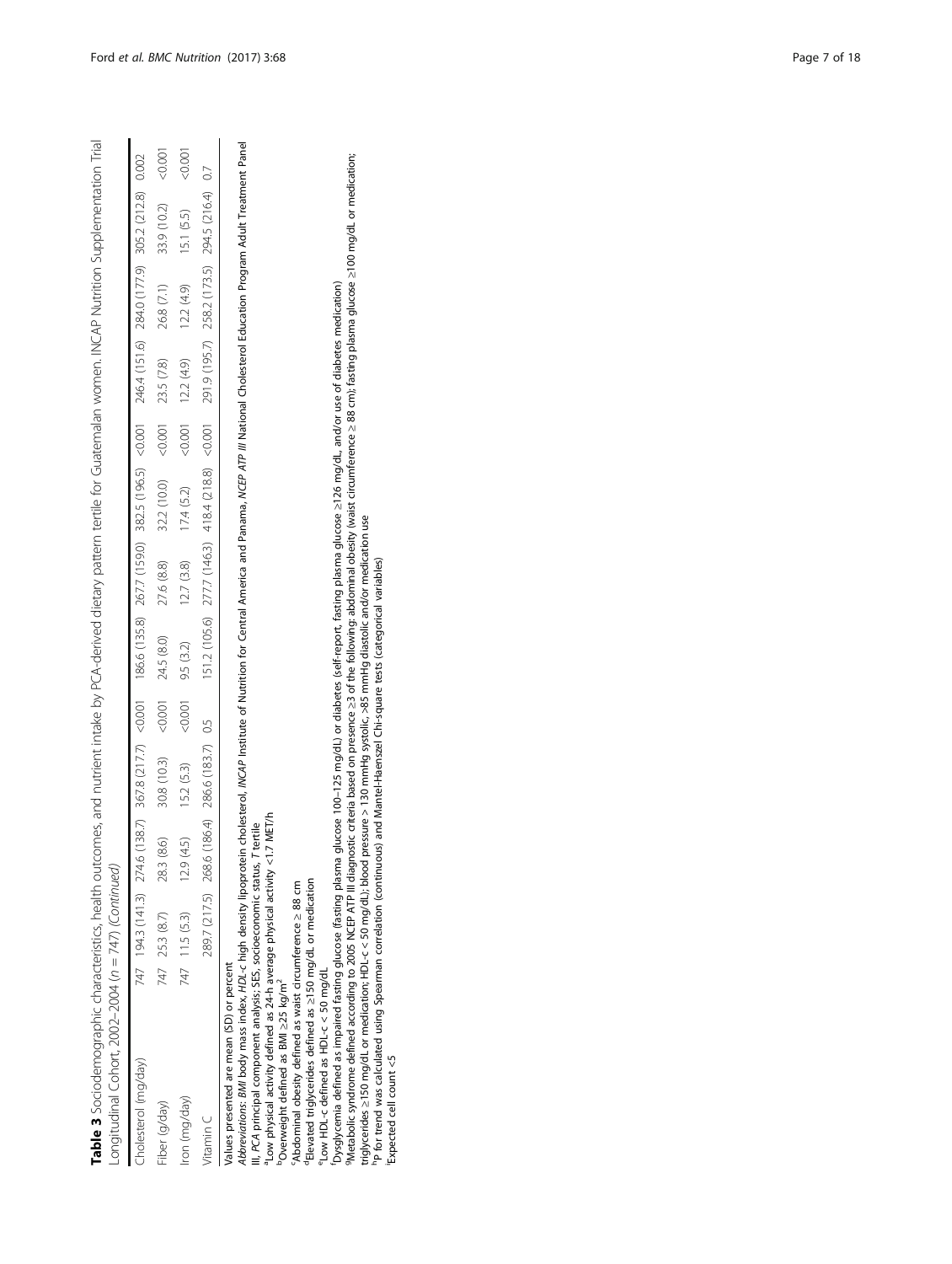| ţ<br>$\ddot{\epsilon}$<br>J<br>;<br>;<br>į<br>t<br>:<br>j                     |                                                                                                                   |
|-------------------------------------------------------------------------------|-------------------------------------------------------------------------------------------------------------------|
| s<br>S                                                                        |                                                                                                                   |
| $\frac{1}{1}$<br>١<br> <br> <br> <br>;<br>;<br>;<br>) ;<br>ι                  |                                                                                                                   |
| こくこうしょう こうしょう こちょう こうしょう こうしょうこう<br>シュシュン ニリン<br>1<br>)<br>)<br>)             |                                                                                                                   |
| )<br>-<br> <br> <br> <br> <br>こて へいぶっこく<br>うりこりつ                              |                                                                                                                   |
| )<br>-<br>.<br>$\epsilon$<br>ì                                                |                                                                                                                   |
|                                                                               |                                                                                                                   |
| outcomes and nutrient intake rive<br>j<br>$\frac{1}{2}$<br>$\frac{1}{2}$<br>ś |                                                                                                                   |
| J<br>١<br>١<br>I                                                              | S                                                                                                                 |
| ١<br>I<br>۱<br>i<br>l<br>I<br>j                                               | $\overline{\mathbf{I}}$<br>ţ<br>$\frac{1}{2}$<br>)<br>$\overline{\phantom{a}}$<br>Į<br>l<br>d<br>Į<br>١<br>١<br>l |
| ļ<br>:<br>i<br>١<br>į<br>ţ<br>Ō<br>֕<br>ł<br>١<br>l<br>I                      | $\overline{\phantom{a}}$<br>I<br>J<br>I<br>J<br>l<br>ś                                                            |
| j<br>ī<br>d                                                                   | j<br>j<br>$\overline{ }$<br>$\frac{1}{2}$<br>Ï<br>۱<br>۱<br>l                                                     |

<span id="page-7-0"></span>

| Trial Longitudinal Cohort, 2002-2004 (n = 681) |           |                   |                           |                  |                      |                     |                  |            |                      |             |            |                  |                      |
|------------------------------------------------|-----------|-------------------|---------------------------|------------------|----------------------|---------------------|------------------|------------|----------------------|-------------|------------|------------------|----------------------|
|                                                |           | Meat-based modern |                           |                  |                      | Starch-based modern |                  |            |                      | Traditional |            |                  |                      |
|                                                | $\subset$ | Ē                 | T2                        | $\tilde{\Gamma}$ | P-trend <sup>h</sup> | $\overline{\Gamma}$ | $\tilde{\Gamma}$ | r          | P-trend <sup>h</sup> | $\sqsubset$ | <b>Z</b>   | $\tilde{\Gamma}$ | P-trend <sup>h</sup> |
| Participants, n                                | 681       | 227               | 228                       | 226              |                      | 226                 | 228              | 227        |                      | 227         | 227        | 227              |                      |
| Mean factor score                              | 681       | $-0.5(0.3)$       | 0.2(0.2)                  | 1.6(0.9)         |                      | $-0.9(0.4)$         | $-0.06(0.2)$     | 1.2 (0.7)  |                      | $-0.7(0.6)$ | 0.2(0.2)   | 1.4(0.6)         |                      |
| Age, y                                         | 681       | 33.1 (4.2)        | 32.7(4.3)                 | 31.7 (3.9)       | 0.002                | 32.5 (4.3)          | 32.5 (4.1)       | 32.5 (4.2) | $\overline{0}$       | 32.8 (4.4)  | 32.2 (4.1) | 32.5 (4.0)       | $\overline{C}$       |
| SES tertile                                    | 681       |                   |                           |                  | $\overline{C}$       |                     |                  |            | 0.6                  |             |            |                  | 0.05                 |
| Poorest                                        |           | 36.5              | 31.1                      | 33.6             |                      | 32.7                | 30.2             | 38.3       |                      | 28.6        | 37.0       | 35.6             |                      |
| Middle                                         |           | 26.8              | 30.7                      | 30.0             |                      | 33.6                | 27.6             | 26.4       |                      | 29.9        | 26.4       | 31.2             |                      |
| Richest                                        |           | 36.5              | 38.1                      | 36.2             |                      | 33.6                | 42.1             | 35.2       |                      | 41.4        | 36.5       | 33.0             |                      |
| Urban, %                                       | 680       | 26.9              | 20.6                      | 19.9             | 0.07                 | 22.1                | 21.5             | 23.7       | 0.6                  | 29.5        | 21.6       | 163              | 0.001                |
| Current smoking, %                             | 554       | 32.1              | 43.8                      | 48.3             | 0.001                | 46.8                | 36.6             | 40.4       | $\overline{0}$       | 36.2        | 41.0       | 46.5             | 0.04                 |
| Low physical activity <sup>2</sup> , %         | 681       | 61.2              | 56.5                      | 53.5             | 0.09                 | 49.1                | 587              | 63.4       | 0.002                | 66.9        | 56.8       | 47.5             | 0.001                |
| Vitamin use, %                                 | 554       | 24.2              | 21.6                      | 26.0             | 66                   | 15.9                | 24.0             | 32.2       | 0000                 | 28.5        | 21.6       | 21.9             | $\overline{0}$ .     |
| BMI (kg/m <sup>2</sup> )                       | 589       | 24.5 (3.6)        | 5<br>24.5 (3.             | 24.7 (3.6)       | 65                   | 24.3 (3.5)          | 24.5 (3.5)       | 25.0 (3.6) | 0.02                 | 25.0 (3.8)  | 24.8 (3.5) | 24.1 (3.3)       | 0.003                |
| Overweight <sup>b</sup> , %                    | 589       | 38.9              | 41.6                      | 42.3             | 0.4                  | 38.2                | 375              | 47.1       | 0.07                 | 46.7        | 42.6       | 34.1             | 0.01                 |
| Abdominal obesity <sup>c</sup> , %             | 589       | 4.9               | 6.6                       | 6.3              | 0.5                  | $\overline{6}$      | 4.5              | 72         | 66                   | 20          | 6.0        | 4.8              | $\odot$              |
| Elevated triglycerides <sup>d</sup> , %        | 456       | 53.0              | 58.1                      | 52.7             | $\overline{0}$       | 52.9                | 493              | 61.7       | $\overline{c}$       | 58.3        | 52.3       | 53.0             | $\overline{0}$       |
| Low HDL-ce, %                                  | 456       | 74.3              | 76.3                      | 72.2             | 66                   | 68.3                | 782              | 76.5       | $\overline{\circ}$   | 82.6        | 70.2       | 69.8             | 0.009                |
| Dysglycemia <sup>f</sup> , %                   | 456       | 15.1              | 14.6                      | 15.2             | $\overline{0}$       | 14.4                | 14.8             | 15.8       | $\frac{6}{10}$       | 17.7        | 13.3       | 14.0             | 0.2                  |
| Metabolic syndrome <sup>9</sup> , %            | 681       | 14.5              | 15.7                      | 14.6             | 0.9                  | 5.9                 | 144              | 14.5       | 0.6                  | 18.0        | 12.7       | $\frac{1}{4}$    | $\overline{0}$       |
| Dietary Intakes                                |           |                   |                           |                  |                      |                     |                  |            |                      |             |            |                  |                      |
| Total energy (kcal/day)                        | 681       | 2626 (676)        | 3059 (760)                | 3627 (839)       | 0.001                | 2578 (733)          | 3064 (690)       | 3666 (796) | 0.0001               | 2775 (862)  | 2945 (717) | 3590 (784)       | 0.001                |
| Carbohydrate (% of total energy)               | 681       | 72.3)             | $\widehat{+}$<br>69.6 (4. | 67.3 (5.4)       | 0.001                | 71.2(5.1)           | 70.0 (4.4)       | 67.9(5.5)  | 0.0001               | 67.5 (5.1)  | 70.2 (4.9) | $(4.9)$<br>71.3  | 0.001                |
| Protein (% of total energy)                    | 681       | $\frac{16}{10}$   | 11.9(1.4)                 | 12.1(1.6)        | 0.001                | 11.6(1.4)           | $\frac{3}{10}$   | 12.3(1.7)  | 0.001                | 12.1(1.6)   | 11.6(1.5)  | (1.9(1.5)        | 0.4                  |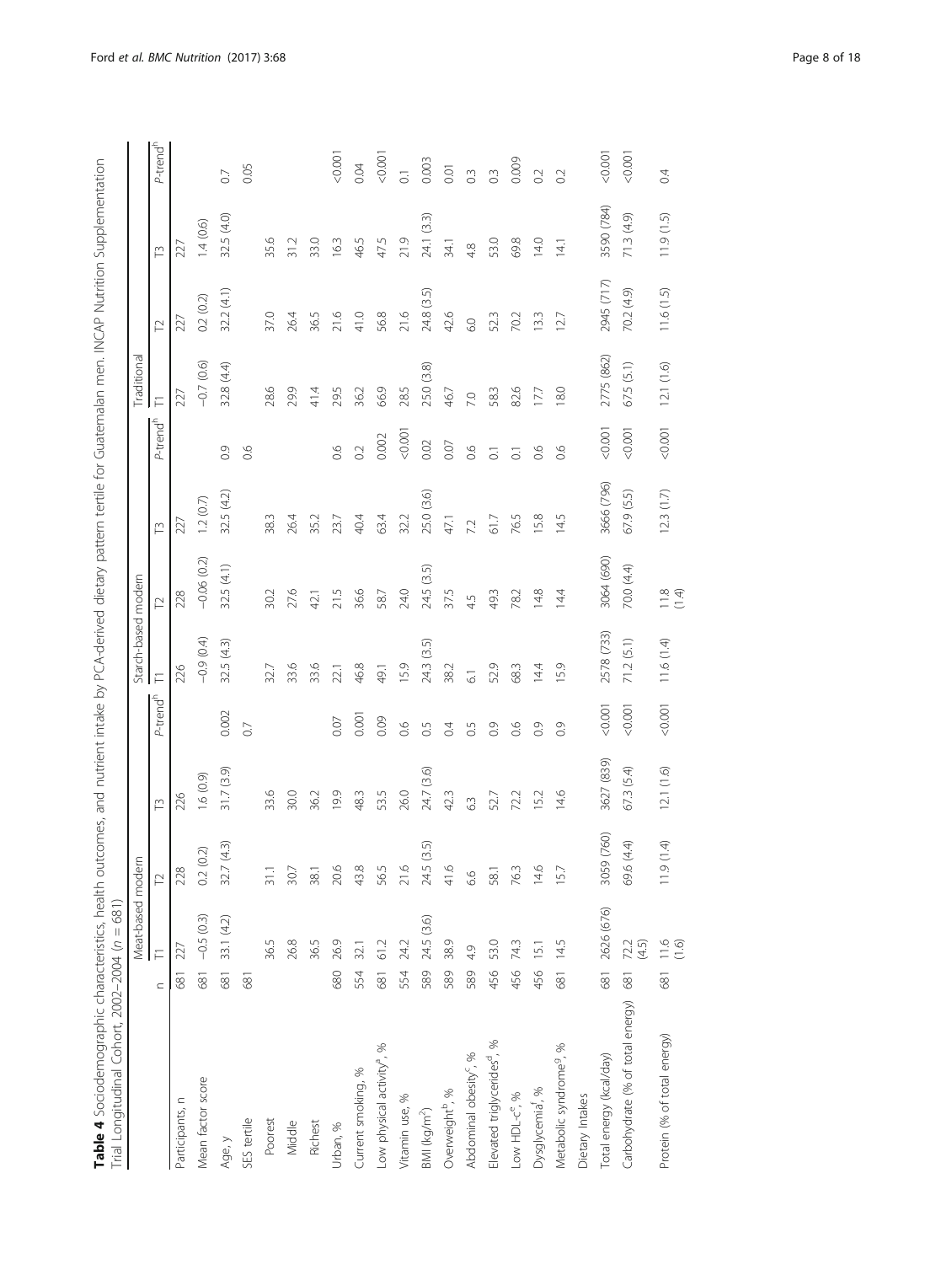| Table 4 Sociodemographic characteristics, health outcomes, and nutrient intake by PCA-derived dietary pattern tertile for Guatemalan men. INCAP Nutrition Supplementation                                                                                                                                                                                                                                                                                                                                                                                                                                        |                   |                                                                                                      |             |       |                                                                                                  |            |             |        |                    |            |                                                   |        |
|------------------------------------------------------------------------------------------------------------------------------------------------------------------------------------------------------------------------------------------------------------------------------------------------------------------------------------------------------------------------------------------------------------------------------------------------------------------------------------------------------------------------------------------------------------------------------------------------------------------|-------------------|------------------------------------------------------------------------------------------------------|-------------|-------|--------------------------------------------------------------------------------------------------|------------|-------------|--------|--------------------|------------|---------------------------------------------------|--------|
| Trial Longitudinal Cohort, 2002-2004 (n = 681) (Continued)                                                                                                                                                                                                                                                                                                                                                                                                                                                                                                                                                       |                   |                                                                                                      |             |       |                                                                                                  |            |             |        |                    |            |                                                   |        |
| Fat (% of total energy)                                                                                                                                                                                                                                                                                                                                                                                                                                                                                                                                                                                          | 681 16.0<br>(3.9) | (3.7)<br>18.4(                                                                                       | 20.5 (4.5)  |       | $0.001$ 17.1 $(4.6)$                                                                             | 18.1 (3.8) | 19.7 (4.5)  |        | $0.001$ 20.2 (4.2) | 18.0 (4.0) | 16.6 (4.4)                                        | &0.001 |
| Cholesterol (mg/day)                                                                                                                                                                                                                                                                                                                                                                                                                                                                                                                                                                                             |                   | 681 280.9(157.6) 396.8(201.6) 501.6(236.2) <0.0001 294.3) 383.8(195.6) 50001 <0.001 681 283.8(195.6) |             |       |                                                                                                  |            |             |        |                    |            | 365.9 (204.5) 361.5 (199.8) 451.3 (242.3) < 0.001 |        |
| Fiber (g/day)                                                                                                                                                                                                                                                                                                                                                                                                                                                                                                                                                                                                    | 681 36.2 (11.6)   | 39.1 (13.0)                                                                                          | 43.0 (13.1) | 0.001 | 33.5 (10.1)                                                                                      | 393 (11.4) | 45.4 (13.9) | 0.0001 | 32.3 (10.6)        | 37.9 (9.8) | 48.1 (12.7)                                       | &0.001 |
| Iron (ma/day)                                                                                                                                                                                                                                                                                                                                                                                                                                                                                                                                                                                                    | 681 14.6<br>(5.2) | (6.3)<br>17.1 <sup>7</sup>                                                                           | 19.8 (6.3)  |       | (4.7)                                                                                            | 16.7(4.3)  | 21.8(6.3)   |        | (0.001 15.7(6.0))  | 15.7(5.7)  | 20.0 (6.3)                                        | &0.001 |
| Vitamin C (mg/day)                                                                                                                                                                                                                                                                                                                                                                                                                                                                                                                                                                                               |                   | 681 352.5 (289.7) 362.2 (266.0) 352.0 (232.6) 0.6                                                    |             |       | $197.2(125.6)$ 351.2 (177.3) 523.7 (325.9) <0.001 327.5 (212.1) 328.2 (215.0) 411.0 (336.2) 0.01 |            |             |        |                    |            |                                                   |        |
| Abbreviations: BMI body mass index, HDL-c high density lipoprotein cholesterol, MCAP Institute of Nutrition for Central America and Panama, NCEP ATP III National Cholesterol Education Program Adult Treatment Panel<br>III, PCA principal component analysis, SES socioeconomic status, T<br>PLow physical activity defined as 24-h average physical activity <1<br>'Abdominal obesity defined as waist circumference $\geq 102$ cm<br>Elevated triglycerides defined as ≥150 mg/dL or medication<br>Values presented are mean (SD) or percent<br><sup>9</sup> Overweight defined as BMI ≥25 kg/m <sup>2</sup> |                   | .7 MET/h<br>tertile                                                                                  |             |       |                                                                                                  |            |             |        |                    |            |                                                   |        |

 $\frac{1}{2}$ J  $\epsilon$  $\ddot{\cdot}$ l,  $\overline{\mathcal{C}}$  $\overline{\phantom{a}}$  $\frac{1}{2}$ ू<br>र

eLow HDL-c defined as HDL-c < 40 mg/dL

fDysglycemia defined as impaired fasting glucose (fasting plasma glucose 100–125 mg/dL) or diabetes (self-report, fasting plasma glucose ≥126 mg/dL, and/or use of diabetes medication)

°Low HDL-c défined as HDL-c < 40 mg/dL<br>'Dysglycemia defined as impaired fasting plasma glucose 100–125 mg/dL) or diabetes (self-report, fasting plasma glucose ≥126 mg/dL, and/or use of diabetes medication)<br>°Metabolic synd Metabolic syndrome defined according to 2005 NCEP ATP III diagnostic criteria based on presence ≥3 of the following: abdominal obesity (waist circumference ≥ 88 cm); fasting plasma glucose ≥100 mg/dL or medication; triglycerides ≥150 mg/dL or medication; HDL-c < 50 mg/dL); blood pressure > 130 mmHg systolic, >85 mmHg diastolic and/or medication use

hP for trend was calculated using Spearman correlation (continuous) and Mantel- Haenszel Chi-square tests (categorical variables)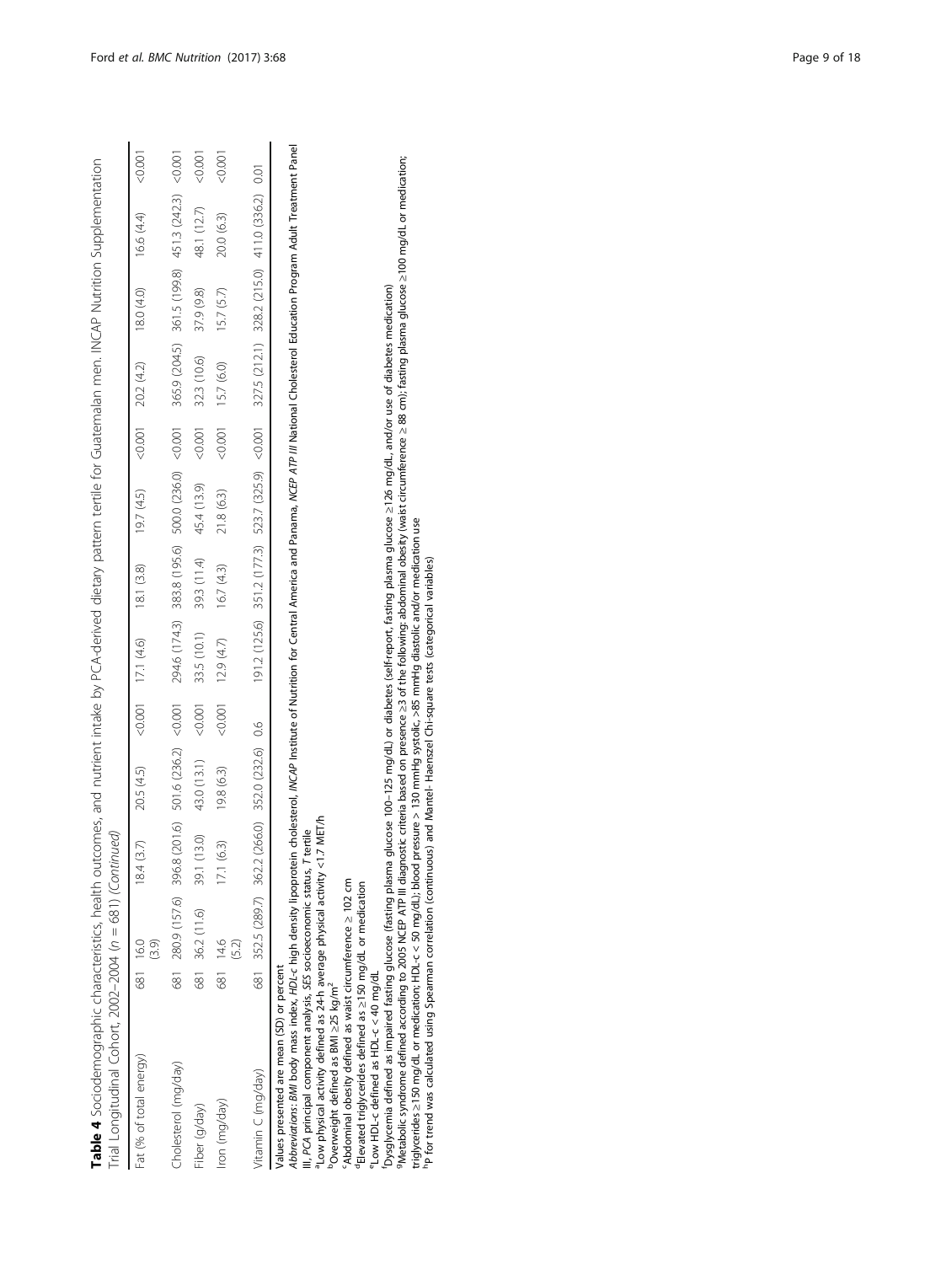consumption as a percentage of total energy intake (11.6% to 12.6%).

In women, relative to tertile 1, higher traditional diet pattern tertile was associated with increased prevalence of abdominal obesity (Prevalence Ratio (PR) 1.24, 95% Confidence Interval (CI) 1.07, 1.43 for tertile 2; PR 1.19, 95% CI 1.02, 1.39 for tertile 3; p trend 0.02) (Table [5](#page-10-0)). In men, relative to tertile 1, higher starch-based modern pattern tertile was associated with increased prevalence of low HDL-c (PR 1.17, 95% CI 1.01, 1.20 for tertile 2; PR 1.20, 95% CI 1.00, 1.44 for tertile 3; p trend 0.04) whereas higher traditional pattern tertile was marginally associated with reduced prevalence of low HDL-c (PR 0.88, 95% CI 0.76, 1.00 for tertile 2; PR 0.85, 95% CI 0.72, 1.00 for tertile 3; p trend 0.05) (Table [6](#page-12-0)). In men, higher traditional pattern tertile was also associated with decreased prevalence of overweight in models adjusting for age and total energy intake (Model 2 PR 0.94, 95% CI 0.75, 1.18 for tertile 2; PR 0.68, 95% CI 0.52, 0.88 for tertile 3; p trend 0.004) but there was no association after adjusting for physical inactivity, smoking, and multivitamin use in Model 3.

We did not find evidence of effect modification between dietary pattern tertile and urban residence on any CMD risk factors ( $P > 0.1$  for all comparisons).

#### **Discussion**

We identified three dietary patterns in this population: a traditional pattern and two modern patterns (meat-based and starch-based), collectively explaining one-quarter of variation in the diet. Variation explained is slightly higher in our study relative to dietary pattern analyses in other Latin American populations where percent variance explained was reported (20.4% in a population of urban Mexican adults) [\[36](#page-16-0)]. All three dietary patterns were characterized by high carbohydrate consumption (66-72% of total energy intake) with corn tortillas being the principal contributor, even among participants with high modern diet pattern scores. The traditional diet was associated with rural residence in both sexes and with lower SES, smoking, and physical activity in men. In fully adjusted models, higher traditional diet tertile was associated with increased prevalence of abdominal obesity in women but marginally reduced prevalence of low HDL-c in men. Higher starch-based modern diet tertile was associated with increased prevalence of low HDL-c in men.

The nutrition transition is characterized by a shift from traditional diets comprised of whole foods including pulses and whole grains to a modern diet comprised of refined carbohydrates, high fat, and processed foods [[3,](#page-15-0) [37, 38\]](#page-16-0). In this Guatemalan population, we found evidence of two dominant modern dietary patterns – one related to energy-dense, nutrient-poor foods (meat-based) and a second with a mixture of processed less healthy foods and more healthy foods (starch-based). The meatbased modern pattern was characterized by consumption of salty snacks, processed and fried meats, soda, alcohol, candies, and transitional foods. While the meat-based modern pattern typifies the unhealthy modern diet associated with the nutrition transition, shifts to modern diets do not necessarily exclude additions of healthy foods. The starch-based modern pattern was characterized by both less healthy modern foods including refined grains and fried starches but also healthy foods such as non-starchy vegetables and fruits, which are not typically consumed in large quantities in the traditional Guatemalan diet. Thus, the starch-based modern pattern is an example of a transitional diet that is not wholly unhealthy. Studies from China found improved dietary diversity with the nutrition transition through greater inclusion of fruits and vegetables, eggs, dairy, and meat [\[3](#page-15-0)] while data from the Food and Agriculture Organization national food balance sheets in low- and middle-income countries (LMICs) show increased availability of processed foods and beverages [\[39\]](#page-16-0).

The traditional pattern appeared to be associated with reduced CMD prevalence in men for low HDL-c but increased prevalence in women for abdominal obesity. Associations between traditional pattern in men and reduced prevalence of obesity were attenuated after controlling for lifestyle factors. Other studies in Latin American populations have not yielded consistent findings concerning traditional diets and CMD risk possibly due to differences in fruit and vegetable consumption. The traditional rice and beans dietary pattern was associated with higher risk of metabolic syndrome and lower HDL-c in a cohort of Puerto Rican adults residing in Massachusetts [[40\]](#page-16-0). Among women of Mexican descent living in the U.S., the traditional Mexican diet was associated with lower C-reactive protein and insulin concentrations [[22\]](#page-16-0). Comparing these studies is complicated because the concept of "traditional" and "modern" diets varies across cultures and regions. The traditional rice and beans pattern in the study of Puerto Rican adults was characterized by oils, rice, beans/legumes, and vegetables [\[40](#page-16-0)]. The traditional Mexican diet was characterized by high intake of fresh fruits and vegetables, whole grains, and legumes and low intakes of refined carbohydrates and sugars [[22](#page-16-0)]. Balanced diets high in fruits and vegetables, whole grains, and healthy fats have been associated with reduced obesity and diabetes [[41, 42](#page-16-0)]. However, the traditional diet in Guatemala is characterized by consumption of corn tortillas, beans, and sweetened coffee with relatively low intake of vegetables, fruit, and healthy fats. Thus, the traditional Guatemalan diet would not necessarily be expected to be associated with reduced CMD risk.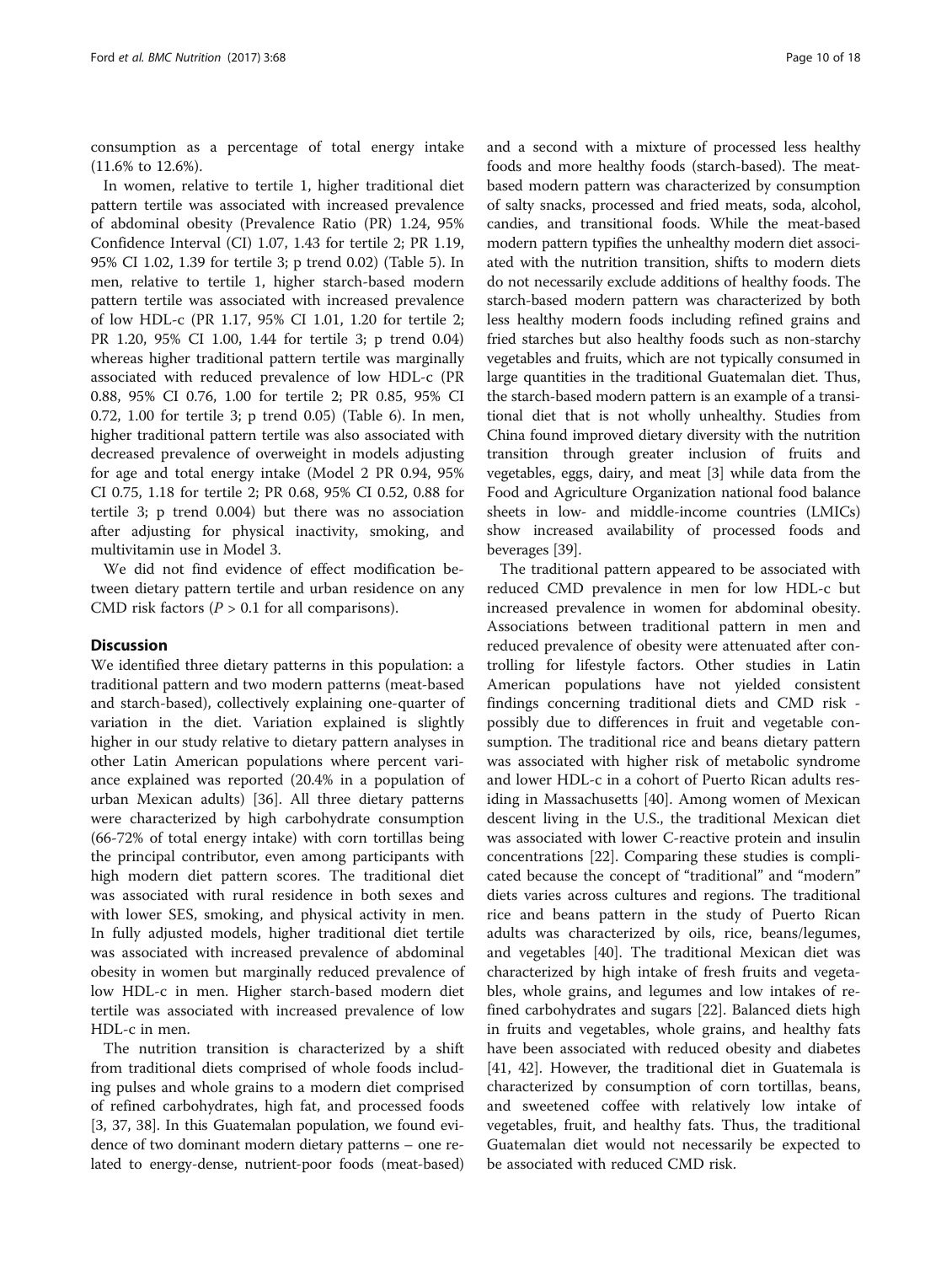| i<br>j                                                                                                                                                              |                   |
|---------------------------------------------------------------------------------------------------------------------------------------------------------------------|-------------------|
| l<br>֖֖֖֚֚֚֚֚֡֝֬<br>j<br>j                                                                                                                                          |                   |
| Ì<br>ׇ֚֬֡<br>$\mathbf{r}$<br>ļ                                                                                                                                      |                   |
| $\frac{1}{2}$<br>j                                                                                                                                                  |                   |
| d                                                                                                                                                                   |                   |
| I<br>i                                                                                                                                                              |                   |
| $-1 + 1 = 1$                                                                                                                                                        |                   |
| 5<br>J                                                                                                                                                              |                   |
| J                                                                                                                                                                   |                   |
| ļ<br>j<br>ì                                                                                                                                                         |                   |
| ś<br>İ<br>j                                                                                                                                                         |                   |
| ׇ֬֘                                                                                                                                                                 |                   |
|                                                                                                                                                                     |                   |
|                                                                                                                                                                     |                   |
|                                                                                                                                                                     |                   |
|                                                                                                                                                                     |                   |
| I                                                                                                                                                                   |                   |
| į<br>j                                                                                                                                                              |                   |
|                                                                                                                                                                     |                   |
| j<br>Ò                                                                                                                                                              |                   |
| j<br>i                                                                                                                                                              |                   |
| $\ddot{\phantom{0}}$<br>֧֧֧֦֧֦֧֧֧֧֧֧֧֧֧֧֧֧֧֧֧֧֧֧֧֚֚֚֚֚֚֚֚֚֚֚֚֚֚֚֚֚֘֝֓֕֓֕֓֕֓֓֝֓֟֓֝֓֝֓֝֬֝֓֝֓֝֓֝֓֝֓֝֓֝֓֝֬֝֓֝֬֝֓֝֬֝֓֝֬֝֓֝֬֝֝֬֝֬֝֬֝֬֝֝<br>֧֢֧֧֧֧֧֧֧֧֧֛֛֛֛֚֚֚֝֝֜֜֜֜֝<br>l |                   |
| 5<br>I                                                                                                                                                              |                   |
| j                                                                                                                                                                   |                   |
| l                                                                                                                                                                   |                   |
| hartila tor                                                                                                                                                         |                   |
| $-12$                                                                                                                                                               |                   |
|                                                                                                                                                                     |                   |
|                                                                                                                                                                     |                   |
|                                                                                                                                                                     |                   |
| 5<br>5<br>5<br>5<br>5                                                                                                                                               |                   |
| l<br>$\frac{5}{2}$<br>l                                                                                                                                             |                   |
| $\ddot{\cdot}$<br>-<br>J                                                                                                                                            |                   |
| ;<br>.<br>ľ                                                                                                                                                         |                   |
| $\frac{1}{1}$<br>$\frac{1}{2}$                                                                                                                                      |                   |
| ا<br>نمایہ                                                                                                                                                          |                   |
| į                                                                                                                                                                   |                   |
| r<br>E<br>j                                                                                                                                                         |                   |
| ibolic                                                                                                                                                              |                   |
| z<br>۰<br>$\frac{1}{\sqrt{2}}$                                                                                                                                      |                   |
|                                                                                                                                                                     |                   |
| ٦<br>֖֖֖֖֪ׅ֪ׅ֖֧֪ׅ֖֚֚֚֚֚֚֚֚֚֚֚֚֚֚֚֚֚֚֚֚֬֝֝֝֝֝֝                                                                                                                       |                   |
| j<br>¢<br>֖֖֖֖֖֖֧ׅ֧֚֚֚֚֚֚֚֚֚֚֚֚֚֚֚֚֚֚֚֚֚֚֚֚֚֚֚֬֝֝֓֞<br>l<br>J                                                                                                       |                   |
|                                                                                                                                                                     |                   |
| Ì<br>j<br>$\mathbf{r}$                                                                                                                                              |                   |
| j<br>j<br>j                                                                                                                                                         |                   |
| ₹<br>֖֖֖֖֖֖֖֧ׅׅ֖֧ׅ֖֖֧֧֪֪֪ׅ֖֧֧֚֚֚֚֚֚֚֚֚֚֚֚֚֚֚֚֚֚֚֚֚֚֚֚֡֬֝֝֝֝֓֞֝֝֬֝<br>ļ<br>l<br>J                                                                                    |                   |
| ļ<br>į<br>ŗ<br>J                                                                                                                                                    |                   |
| 5<br>¢<br>٦<br>֖֖֖ׅׅׅׅ֧ׅ֚֚֚֚֚֚֚֚֚֚֚֚֚֚֡֬֝֓֡֡֡֡֓֡֡֡֝֬֜֓֡֬                                                                                                            | ľ<br>₹            |
|                                                                                                                                                                     | l<br>$\mathbf{I}$ |
| $\sim$<br>֖֖֢ׅ֖֖ׅׅ֪ׅ֖֪ׅ֖֚֚֚֚֚֚֚֚֚֚֚֚֚֚֚֚֚֚֚֚֚֚֚֚֡֝֝                                                                                                                 |                   |
| is                                                                                                                                                                  |                   |
| j<br>Ŝ                                                                                                                                                              | )<br> }<br>1<br>I |
| Ì<br>i<br>١                                                                                                                                                         | ໌<br>ເ            |
|                                                                                                                                                                     | <br> <br> <br>    |
| able 5 $\cup$                                                                                                                                                       | Ì                 |

<span id="page-10-0"></span>

| Cohort, 2002–2004. (n = 747)        | Meat-based modern                                   |                             |                    | Starch-based modern                                 |                                                     |                         | Traditional                                         |                                                     |                       |
|-------------------------------------|-----------------------------------------------------|-----------------------------|--------------------|-----------------------------------------------------|-----------------------------------------------------|-------------------------|-----------------------------------------------------|-----------------------------------------------------|-----------------------|
|                                     | PR (95% CI)                                         | T3<br>PR (95% Cl)           | P-trend            | PR (95% CI)                                         | $\widehat{\cup}$<br>T3<br>PR (95% 0                 | P-trend                 | T2<br>PR (95% Cl)                                   | $\widehat{\cup}$<br>T3<br>PR (95% 0                 | P-trend               |
| Overweight <sup>a</sup>             |                                                     |                             |                    |                                                     |                                                     |                         |                                                     |                                                     |                       |
| Model 1                             | (0.90, 1.21)                                        | $\frac{1.10}{(0.96, 1.27)}$ | $\overline{\circ}$ | (0.89, 1.19)<br>1.03                                | (0.87, 1.16)<br>1.00                                | $\frac{8}{2}$           | 1.26<br>(0.94,<br>1.09                              | 1.23)<br>(0.92,<br>1.07                             | $\degree$             |
| Model 2                             | $\frac{1.03}{(0.88, 1.20)}$                         | $\frac{1.07}{(0.92, 1.25)}$ | $\frac{3}{2}$      | $0.98$<br>$(0.84, 1.14)$                            | $0.92$<br>$(0.77, 1.10)$                            | $\widetilde{\circ}$     | 1.25<br>$1.08$<br>$(0.93)$                          | 1.21)<br>$104$<br>$(0.89)$                          | 65                    |
| Model 3                             | $\frac{1.03}{(0.89, 1.20)}$                         | $\frac{1.08}{(0.92, 1.25)}$ | $\mathbb{C}^3$     | (0.84, 1.12)<br>0.97                                | 0.89<br>(0.76, 1.05)                                | $\overline{\circ}$      | $\frac{1.11}{(0.96, 1.28)}$                         | 1.30<br>$1.11$<br>(0.96,                            | $\overline{\circ}$    |
| Abdominal obesity <sup>b</sup>      |                                                     |                             |                    |                                                     |                                                     |                         |                                                     |                                                     |                       |
| Model 1                             | $\frac{1.02}{(0.88, 1.17)}$                         | $0.97$<br>$(0.84, 1.12)$    | $\frac{8}{2}$      | $0.96$<br>$(0.83, 1.10)$                            | (0.84, 1.12)<br>0.97                                | $\circ$                 | $\frac{1.18}{(1.02, 1.37)}$                         | $\frac{1.14}{(0.98, 1.32)}$                         | 0.07                  |
| Model 2                             | 0.99<br>(0.85, 1.14)                                | $0.95$<br>$(0.81, 1.12)$    | 65                 | $\frac{0.91}{0.78, 1.06}$                           | 0.88<br>(0.74, 1.05)                                | $\overline{\mathrm{o}}$ | $\begin{array}{c} 1.18 \\ (1.07, 1.37) \end{array}$ | $\frac{1.11}{(0.95, 1.30)}$                         | $\overline{\text{o}}$ |
| Model 3                             | $\frac{1,00}{(0.87, 1.16)}$                         | $0.97$<br>$(0.83, 1.13)$    | $\circ$            | $0.90$<br>$(0.78, 1.05)$                            | 0.85<br>(0.72, 1.00)                                | 0.06                    | $1,24$<br>(1.07, 1.43)                              | $(1.19$<br>$(1.02, 1.39)$                           | 0.02                  |
| Elevated triglycerides <sup>c</sup> |                                                     |                             |                    |                                                     |                                                     |                         |                                                     |                                                     |                       |
| Model 1                             | (0.81, 1.17)<br>0.97                                | (0.78, 1.13)<br>0.94        | 65                 | (0.80, 1.17)<br>0.97                                | (0.86, 1.25)<br>1.04                                | 0.6                     | $\begin{array}{c} 1.09 \\ (0.91, 1.32) \end{array}$ | (0.86, 1.25)<br>1.04                                | $\overline{\circ}$    |
| Model 2                             | $0.96$<br>$(0.80, 1.16)$                            | $0.92$<br>$(0.75, 1.13)$    | 0.4                | (0.80, 1.19)<br>0.97                                | $\frac{1.05}{(0.85, 1.30)}$                         | 66                      | $\frac{1.09}{(0.91, 1.32)}$                         | $104$<br>(0.85, 1.27)                               | 0.6                   |
| Model 3                             | $\frac{0.98}{(0.81, 1.19)}$                         | (0.76, 1.15)<br>0.94        | 65                 | (0.81, 1.20)<br>0.99                                | (0.87, 1.34)<br>1.08                                | $\overline{0}$          | (0.87, 1.19)<br>1.06                                | (0.82, 1.24)<br>1.01                                | $\frac{8}{2}$         |
| Low HDL-C <sup>d</sup>              |                                                     |                             |                    |                                                     |                                                     |                         |                                                     |                                                     |                       |
| Model 1                             | $\begin{array}{c} 1.05 \\ (0.99, 1.12) \end{array}$ | (0.90, 1.90)                | $\frac{8}{2}$      | $0.99$<br>$(0.92, 1.07)$                            | (0.94, 1.10)<br>1.02                                | 66                      | $\begin{array}{c} 1.02 \\ 0.94, 1.11 \end{array}$   | $\begin{array}{c} 1.05 \\ (0.98, 1.14) \end{array}$ | $\overline{\circ}$    |
| Model 2                             | $\frac{1.08}{(1.00, 1.17)}$                         | (6.108, 1.19)               | 0.07               | $\begin{array}{c} 1.00 \\ (0.92, 1.08) \end{array}$ | $\begin{array}{c} 1.03 \\ (0.94, 1.13) \end{array}$ | $\overline{0}$          | $\begin{pmatrix} 1.03 \\ 0.95, 1.11 \end{pmatrix}$  | $\frac{1.06}{(0.98, 1.14)}$                         | $\overline{O}$        |
| Model 3                             | $\begin{array}{c} 1.09 \\ (1.01, 1.18) \end{array}$ | (0.09, 1.20)                | 0.06               | $\frac{1,00}{(0.92, 1.08)}$                         | $\begin{array}{c} 1.03 \\ 0.93, 1.14 \end{array}$   | 65                      | $104$<br>$(0.94, 1.11)$                             | $\frac{1.06}{(0.98, 1.15)}$                         | $\overline{\circ}$    |
| Dysglycemia <sup>e</sup>            |                                                     |                             |                    |                                                     |                                                     |                         |                                                     |                                                     |                       |
| Model 1                             | $1.46$<br>(1.00, 2.12)                              | $\frac{1.28}{(0.86, 1.89)}$ | $\Omega$           | (0.69, 1.47)<br>$\overline{1}01$                    | $1.07$<br>$(0.74, 1.54)$                            | $\overline{0}$          | $\frac{1.28}{(0.89, 1.80)}$                         | $\begin{array}{c} 1.03 \\ 0.70, 1.51 \end{array}$   | $\frac{8}{2}$         |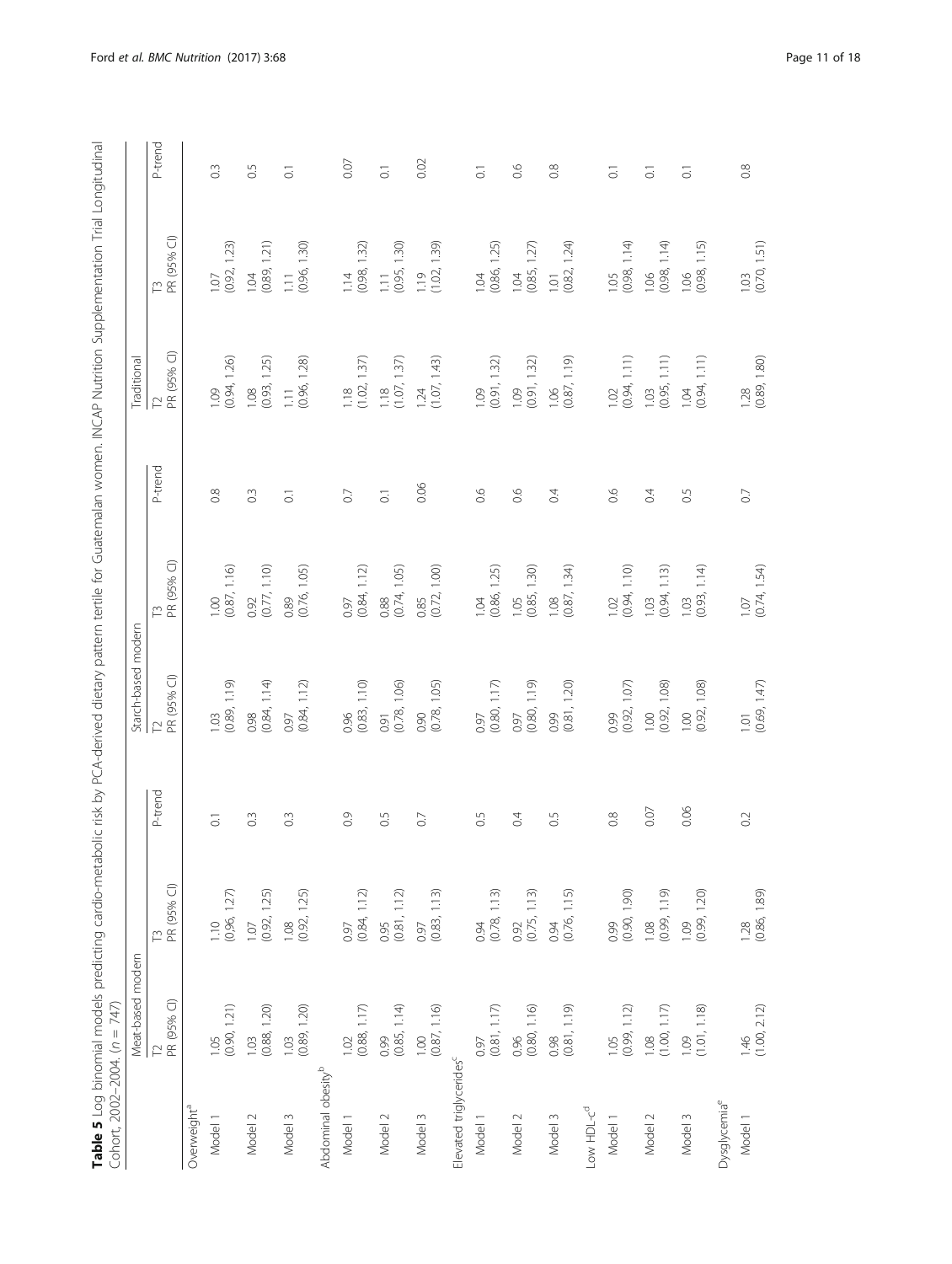| I<br>j<br>١<br>$\ddot{\phantom{a}}$<br>ļ<br>۱<br>١<br>i<br>١<br>j<br>١<br>Ì<br>Tring<br>T<br>İ<br>ء<br>ڊ<br>j<br>į<br>Ò<br>)<br>-<br>-<br>۱<br>J<br>I<br>$\frac{1}{2}$<br>þ.<br>Ś<br>$\mathbf \zeta$<br>۱<br>٦ |                                                                                                                          |
|----------------------------------------------------------------------------------------------------------------------------------------------------------------------------------------------------------------|--------------------------------------------------------------------------------------------------------------------------|
| å<br>֚֬<br>í<br>5<br>$-2$<br>j<br>)<br>2<br>2<br>2<br>)<br>.<br>ι<br>こく こうけんせん こうせん<br>$\overline{\phantom{a}}$<br>$\overline{\phantom{a}}$<br>j<br>;                                                          |                                                                                                                          |
| o aliata r<br>j<br>)<br>)<br>)<br>)<br>)<br>į<br>$\frac{1}{2}$<br>٦<br>i<br>$\frac{1}{2}$<br>$\frac{1}{2}$<br>i<br>$\overline{\cdot}$<br>bollc                                                                 |                                                                                                                          |
| i<br>i<br>١<br>j<br>ׇ֚֬֓֡֡֡<br>Ì<br>i<br>$\frac{1}{2}$<br>$\frac{1}{2}$<br>l                                                                                                                                   | Ś<br>j<br>ļ<br>į<br>$\overline{a}$<br>l<br>I<br>.<br>הר<br>הר<br>İ<br>l<br>I<br>)<br> }<br>١<br>$\overline{a}$<br>j<br>I |

|                                 | Cohort, 2002–2004. (n = 747) (Continued) |                      |                |                                                     |                                                     |                |                                          |                                                     |                |
|---------------------------------|------------------------------------------|----------------------|----------------|-----------------------------------------------------|-----------------------------------------------------|----------------|------------------------------------------|-----------------------------------------------------|----------------|
| Model 2                         | (1.00, 2.17)<br>1.48                     | (0.85, 2.00)<br>1.30 | 0.2            | (0.68, 1.47)<br>00.1                                | 1.04                                                | $\frac{8}{2}$  | 127                                      | 1.00                                                | $\frac{0}{2}$  |
| Model 3                         | (0.99, 2.14)<br>1.46                     | (0.82, 1.94)<br>1.26 | $\overline{0}$ | $0.99$<br>$(0.67, 1.45)$                            | $(0.68, 1.60)$<br>$1.04$<br>$(0.68, 1.59)$          | $\frac{8}{2}$  | $(0.88, 1.83)$<br>1.29<br>$(0.89, 1.87)$ | $(0.66, 1.50)$<br>1.03<br>$(0.68, 1.56)$            | $\frac{8}{2}$  |
| Metabolic syndrome <sup>r</sup> |                                          |                      |                |                                                     |                                                     |                |                                          |                                                     |                |
| Model 1                         | (0.80, 1.24)<br>1,00                     | (0.78, 1.21)<br>0.97 | $\frac{8}{2}$  | (0.81, 1.27)<br>$\overline{101}$                    | $\frac{1.08}{(0.87, 1.34)}$                         | 0.4            | $\frac{1.23}{(0.98, 1.55)}$              | $\frac{1.15}{(0.91, 1.45)}$                         | $\approx$      |
| Model 2                         | (0.78, 1.22)<br>0.98                     | (0.73, 1.20)<br>0.94 | 8.O            | $\begin{array}{c} 1.01 \\ (0.80, 1.28) \end{array}$ | $\begin{array}{c} 1.07 \\ (0.83, 1.38) \end{array}$ | C,O            | $1.23$<br>(0.98, 1.54)                   | $\begin{array}{c} 1.14 \\ (0.90, 1.46) \end{array}$ | $\overline{C}$ |
| Model 3                         | (0.80, 1.25)<br>$\frac{8}{1}$            | (0.74, 1.21)<br>0.95 | $\frac{6}{2}$  | $\begin{array}{c} 1.00 \\ (0.79, 1.26) \end{array}$ | $\frac{1.04}{(0.81, 1.35)}$                         | $\overline{0}$ | (1.01, 1.59)<br>1.27                     | $\frac{1.18}{(0.93, 1.51)}$                         | $\overline{c}$ |
|                                 |                                          |                      |                |                                                     |                                                     |                |                                          |                                                     |                |

Abbreviations: BM body mass index, CI confidence interval, HDL-c high density lipoprotein cholesterol, MCAP Institute of Nutrition for Central America and Panama, NCEP ATP III National Cholesterol Education Program<br>Adult T Abbreviations: BMI body mass index, CI confidence interval, HDL-c high density lipoprotein cholesterol, INCAP Institute of Nutrition for Central America and Panama, NCEP AITP III National Cholesterol Education Program

Adult Treatment Panel III, PCA principal component analysis, PR prevalence ratio, SES socioeconomic status, T tertile

Model 1 = dietary pattern tertile + age Model 1 = dietary pattern tertile + age

Model 2 = model 1 + kcal/day Model 2 = model 1 + kcal/day

Model 3 = model 2 + SES + urban residence + multivitamin use<br><sup>a</sup>Overweight defined as BMI >25 kg/m<sup>2</sup><br><sup>b</sup>Abdominal obesity defined as waist circumference > 88 cm Model 3 = model 2 + SES + urban residence + multivitamin use

aOverweight defined as BMI ≥25 kg/m<sup>2</sup>

bAbdominal obesity defined as waist circumference ≥ 88 cm

Elevated triglycerides defined as ≥150 mg/dL or medication cElevated triglycerides defined as ≥150 mg/dL or medication

 $d_{\text{LOW}}$  HDL-c defined as HDL-c < 50 mg/dL  $d_{\text{Low HDL-C}}$  defined as HDL-c < 50 mg/dL

eDysglycemia defined as impaired fasting glucose (fasting plasma glucose 100–125 mg/dL) or diabetes (self-report, fasting plasma glucose ≥126 mg/dL, and/or use of diabetes medication)

°Dysglycemia defined as impaired fasting glucose (fasting plasma glucose 100–125 mg/dL) or diabeets (self-report, fasting plasma glucose ≥126 mg/dL and/or use of diabetes medication)<br>'Metabolic syndrome defined according fMetabolic syndrome defined according to 2005 NCEP ATP III diagnostic criteria based on presence ≥3 of the following: abdominal obesity (waist circumference ≥ 88 cm); fasting plasma glucose ≥100 mg/dL or medication; triglycerides ≥150 mg/dL or medication; HDL-c < 50 mg/dL); blood pressure > 130 mmHg systolic, >85 mmHg diastolic and/or medication use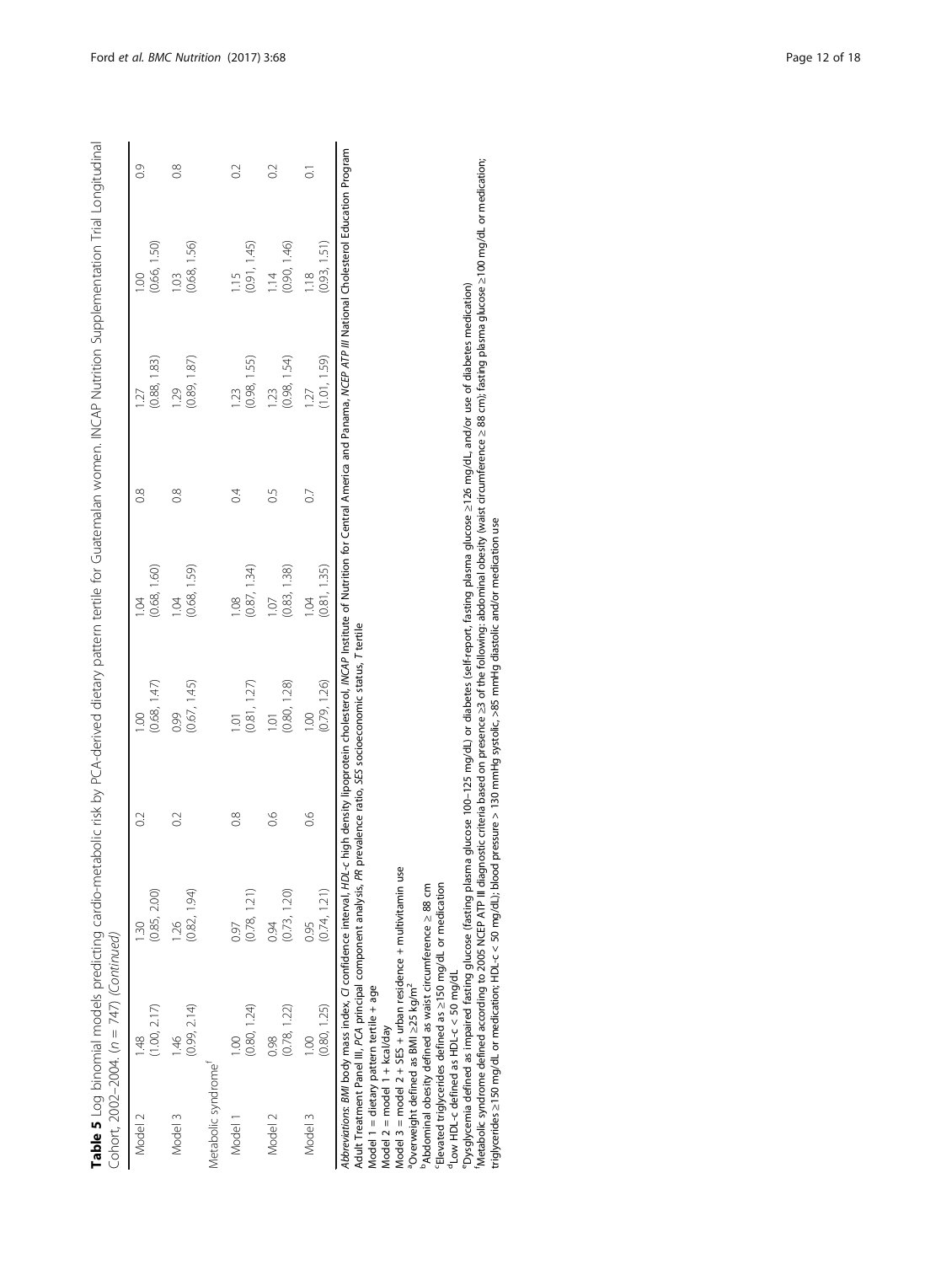| l<br>Ş<br>l                                                                                           |                                                    |
|-------------------------------------------------------------------------------------------------------|----------------------------------------------------|
| l<br>١                                                                                                |                                                    |
| ١                                                                                                     |                                                    |
| i<br>!<br>٢<br>J                                                                                      |                                                    |
| $\overline{a}$<br>ì                                                                                   |                                                    |
| J<br>l                                                                                                |                                                    |
| l<br>İ                                                                                                |                                                    |
| ١<br>١                                                                                                |                                                    |
| į<br>֧֧֧֧֧֧֧֪֧֪֧֧֧֧֧֧֚֚֚֚֚֚֚֚֚֚֚֚֚֡֡֓֡֓֓֡֓֓֡֬֓֓֓֡֓֓֡֬֓֓֞֬֓֓֓֓֓֓֓֬֓֓֓֓֓֓֓֓֓֝֬֝֬֝֬֝֬֝֓֬֬֬֝֓֝֬֝֬֝֬֝֬֝֬֝֬ |                                                    |
| $\frac{1}{2}$<br>j                                                                                    |                                                    |
| j                                                                                                     |                                                    |
| $\overline{\phantom{a}}$<br>J<br>1                                                                    |                                                    |
| ļ<br>į<br>Ż                                                                                           |                                                    |
| 5<br>١<br>I                                                                                           |                                                    |
| ۔<br>د<br>l                                                                                           |                                                    |
|                                                                                                       |                                                    |
|                                                                                                       |                                                    |
|                                                                                                       |                                                    |
|                                                                                                       |                                                    |
|                                                                                                       |                                                    |
|                                                                                                       |                                                    |
| ׇ֚֘<br>¢                                                                                              |                                                    |
| ׅ֘֒                                                                                                   |                                                    |
| j<br>֕                                                                                                |                                                    |
| ١                                                                                                     |                                                    |
|                                                                                                       |                                                    |
| )<br>S                                                                                                |                                                    |
| مصدم : ص سم : ۱٫۰۰۰<br>Ś<br>J                                                                         |                                                    |
| I                                                                                                     |                                                    |
| J                                                                                                     |                                                    |
|                                                                                                       |                                                    |
| $-1$                                                                                                  |                                                    |
|                                                                                                       |                                                    |
| ١                                                                                                     |                                                    |
| j                                                                                                     |                                                    |
| ֧֧֧֪֧֪֧֪֚֚֚֚֚֚֚֚֚֚֚֚֚֚֚֚֚֚֡֝֝֝֓֝֬֝֓֝֬֝֓֬֝֬֝֓֝֬֝֓֬֝֓֬֝֓֬֝֓֝֬֝֬֝֬֝֬֝֬                                   |                                                    |
| )<br>)<br>)<br>i                                                                                      |                                                    |
| J<br>Ī                                                                                                |                                                    |
| ١<br>Ī                                                                                                |                                                    |
| j<br>I<br>1                                                                                           |                                                    |
| j                                                                                                     |                                                    |
| )<br>5<br>-                                                                                           |                                                    |
| $\overline{\phantom{a}}$<br>)<br>.                                                                    |                                                    |
|                                                                                                       |                                                    |
| I                                                                                                     |                                                    |
| $\frac{1}{2}$                                                                                         |                                                    |
| I<br>j                                                                                                |                                                    |
| )<br>į                                                                                                |                                                    |
| nataho<br>J                                                                                           |                                                    |
| Ξ                                                                                                     |                                                    |
| ï<br>ļ<br>I<br>I                                                                                      |                                                    |
| ٢                                                                                                     |                                                    |
| ١                                                                                                     |                                                    |
| ١                                                                                                     |                                                    |
| ļ                                                                                                     |                                                    |
| J<br>i<br>١                                                                                           |                                                    |
| J<br>I<br>1<br>Ï<br>ļ                                                                                 |                                                    |
| ł<br>١                                                                                                |                                                    |
| j<br>j<br>₹<br>٢                                                                                      |                                                    |
| i<br>İ                                                                                                | )<br>)<br>$\frac{1}{2}$<br>$\overline{\mathbf{C}}$ |
|                                                                                                       | Í                                                  |
| l<br>١<br>ì                                                                                           |                                                    |
| ļ<br>I<br>١                                                                                           | Ó                                                  |
|                                                                                                       | Į                                                  |
| j<br>١                                                                                                | ;<br>c<br>l<br>Į                                   |
| $\frac{1}{2}$                                                                                         | )<br>)                                             |
| 6 <sup>1</sup>                                                                                        | Į                                                  |
|                                                                                                       | ţ<br>Ć                                             |
|                                                                                                       | l<br>j<br>I                                        |
|                                                                                                       | j                                                  |

<span id="page-12-0"></span>

| Overweight <sup>a</sup><br>Model 2<br>Model 3<br>Model 1 | Meat-based modern                                   |                                 |                | Starch-based modern                                 |                                                     |                    | Traditional              |                             |                    |
|----------------------------------------------------------|-----------------------------------------------------|---------------------------------|----------------|-----------------------------------------------------|-----------------------------------------------------|--------------------|--------------------------|-----------------------------|--------------------|
|                                                          | PR (95% CI)                                         | PR (95% CI)<br>$\tilde{\Gamma}$ | P-trend        | T2<br>PR (95% Cl)                                   | T3<br>PR (95% Cl)                                   | P-trend            | T2<br>PR (95% Cl)        | T3<br>PR (95% Cl)           | P-trend            |
|                                                          |                                                     |                                 |                |                                                     |                                                     |                    |                          |                             |                    |
|                                                          | $1.07$<br>(0.84, 1.37)                              | $\frac{1.15}{(0.90, 1.47)}$     | O2             | $\binom{1.03}{0.80}$ , 1.32)                        | $1.24$<br>(0.98, 1,57)                              | 0.06               | 1.20<br>0.96<br>(0.76,   | $0.78$<br>$(0.61, 0.99)$    | 0.04               |
|                                                          | $\frac{1,05}{(0.82, 1.34)}$                         | $\frac{1.07}{(0.82, 1.41)}$     | 0.5            | $\begin{array}{c} 1.01 \\ (0.78, 1.31) \end{array}$ | $\frac{1.18}{(0.89, 1.56)}$                         | 0.2                | 1.18<br>0.94<br>(0.75,   | $0.68$<br>$(0.52, 0.88)$    | 0.004              |
|                                                          | $\frac{1.08}{(0.87, 1.33)}$                         | $\frac{1.15}{(0.91, 1.45)}$     | $\overline{0}$ | $0.91$<br>$(0.72, 1.16)$                            | $0.98$<br>$(0.75, 1.27)$                            | $\overline{0}$     | 1.19<br>0.98<br>(0.80)   | $0.84$<br>$(0.67, 1.05)$    | 0.9                |
| Abdominal obesity <sup>b</sup>                           |                                                     |                                 |                |                                                     |                                                     |                    |                          |                             |                    |
| Model 1                                                  | (0.56, 3.24)<br>1.35                                | (0.63, 3.71)<br>1.53            | 66             | (0.30, 1.81)<br>0.74                                | $1.15$<br>$(0.50, 2.62)$                            | 66                 | (0.41, 2.16)<br>0.94     | 0.64<br>(0.26, 1.54)        | 0.5                |
| Model 2                                                  | $1.25$<br>(0.55, 2.84)                              | $1.26$<br>$(0.49, 3.24)$        | 66             | 0.68<br>(0.29, 1.61)                                | $0.92$<br>$(0.39, 2.17)$                            | $\frac{8}{2}$      | 0.95<br>(0.76, 1.20)     | (0.90, 1.42)                | 0.2                |
| Model 3                                                  | $1.36$<br>(0.53, 3.45)                              | $1.75$<br>$(0.60, 5.15)$        | 50             | 0.58<br>(0.22, 1.54)                                | $0.56$<br>$(0.19, 1.61)$                            | 0.4                | $1.19$<br>$(0.49, 2.84)$ | $\frac{0.61}{(0.21, 1.73)}$ | 0.4                |
| Elevated triglycerides <sup>c</sup>                      |                                                     |                                 |                |                                                     |                                                     |                    |                          |                             |                    |
| Model 1                                                  | (0.91, 1.36)<br>$\overline{11}$                     | (0.83, 1.29)<br>1.03            | $\overline{O}$ | (0.77, 1.20)<br>0.96                                | $\frac{1.16}{(0.95, 1.42)}$                         | $\overline{c}$     | (0.74, 1.11)<br>0.91     | (0.75, 1.13)<br>0.92        | 0.4                |
| Model 2                                                  | $\frac{1.10}{(0.89, 1.34)}$                         | (0.76, 1.23)<br>0.97            | $\frac{8}{2}$  | 0.95<br>(0.76, 1.20)                                | $\begin{pmatrix} 1.13 \\ 0.90, 1.42 \end{pmatrix}$  | $\overline{\circ}$ | $0.89$<br>$(0.72, 1.09)$ | 1.06<br>(0.68,<br>0.85      | $\overline{\circ}$ |
| Model 3                                                  | $\frac{1.12}{(0.91, 1.37)}$                         | $\frac{1.03}{(0.81, 1.31)}$     | $\overline{O}$ | $0.92$<br>$(0.73, 1.16)$                            | $\begin{array}{c} 1.05 \\ (0.83, 1.33) \end{array}$ | 0.6                | 1.11)<br>(0.74,<br>0.88  | (0.62, 1.01)<br>0.79        | 0.06               |
| Low HDL-Cd                                               |                                                     |                                 |                |                                                     |                                                     |                    |                          |                             |                    |
| Model 1                                                  | (0.89, 1.16)<br>1.02                                | (0.83, 1.11)<br>0.96            | 66             | $\begin{array}{c} 1.15 \\ (1.00, 1.32) \end{array}$ | (0.96, 1.28)<br>111                                 | $\overline{\circ}$ | (0.76, 0.98)<br>0.86     | (0.74, 0.97)<br>0.85        | 0.01               |
| Model 2                                                  | $\begin{array}{c} 1.03 \\ (0.90, 1.17) \end{array}$ | (0.84, 1.17)<br>0.99            | $\overline{0}$ | $\begin{array}{c} 1.18 \\ (1.03, 1.37) \end{array}$ | $\frac{1.21}{(1.01, 1.44)}$                         | 0.03               | 0.98<br>$0.85$<br>(0.74, | $0.83$<br>$(0.71, 0.97)$    | 0.02               |
| Model 3                                                  | $\frac{1.07}{(0.94, 1.23)}$                         | (0.86, 1.20)<br>1.02            | $\circ$        | (1.01, 1.35)<br>117                                 | $(1.20$<br>$(1.00, 1.44)$                           | 0.04               | 0.88<br>(0.76, 1.00)     | $0.85$<br>$(0.72, 1.00)$    | 0.05               |
| Dysglycemia <sup>e</sup>                                 |                                                     |                                 |                |                                                     |                                                     |                    |                          |                             |                    |
| Model 1                                                  | $0.93$<br>$(0.57, 1.49)$                            | $\frac{1.08}{(0.68, 1.72)}$     | $\overline{0}$ | 0.95<br>(0.59, 1.54)                                | $\frac{1.10}{(0.69, 1.75)}$                         | 0.6                | $0.84$<br>$(0.52, 1.34)$ | $0.84$<br>$(0.53, 1.33)$    | 0.4                |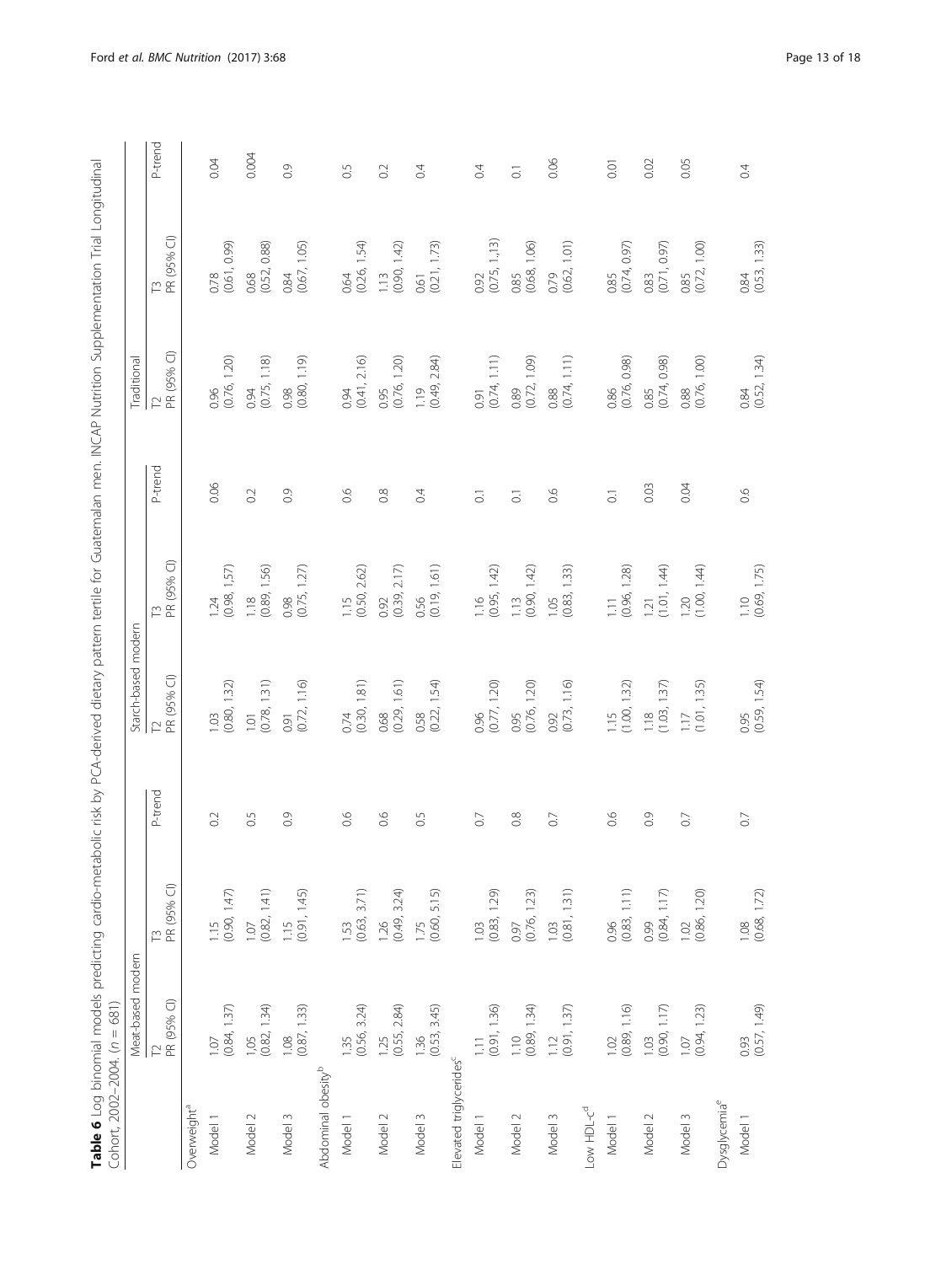| l<br>j<br>l<br>١                   |                                                                                                 |
|------------------------------------|-------------------------------------------------------------------------------------------------|
| 1<br>١<br>١                        |                                                                                                 |
| İ<br>J<br>ļ<br>$\overline{a}$<br>ì |                                                                                                 |
| J<br>֬֕֓                           |                                                                                                 |
| l<br>Ĩ                             |                                                                                                 |
| ļ<br>Ï<br>j<br>j                   |                                                                                                 |
| .<br>Ö                             |                                                                                                 |
| $\mathbf$<br>j<br>ļ<br>ì           |                                                                                                 |
| $\frac{2}{5}$<br>I                 |                                                                                                 |
| ١<br>į<br>İ                        |                                                                                                 |
|                                    |                                                                                                 |
|                                    |                                                                                                 |
|                                    |                                                                                                 |
| ֕                                  |                                                                                                 |
| ¢                                  |                                                                                                 |
| j<br>֕                             |                                                                                                 |
| ١                                  |                                                                                                 |
| )<br>5<br>Ś<br>J                   |                                                                                                 |
| ١<br>I                             |                                                                                                 |
| $-10 + 20 = 11$<br>.<br>)          |                                                                                                 |
|                                    |                                                                                                 |
| $+  +$ $ +$                        |                                                                                                 |
| i<br>ś                             |                                                                                                 |
| )<br>)<br>)<br>i                   |                                                                                                 |
| J<br>١                             |                                                                                                 |
| j<br>1                             |                                                                                                 |
| )<br>5<br>-<br>I                   |                                                                                                 |
| $\overline{\phantom{a}}$<br>)<br>. |                                                                                                 |
| ١                                  |                                                                                                 |
| $\frac{1}{2}$                      |                                                                                                 |
| I<br>J<br>)                        |                                                                                                 |
| hatahol<br>į<br>ミリニ                |                                                                                                 |
| l<br>ļ<br>I                        |                                                                                                 |
| ۱<br>١                             |                                                                                                 |
| j                                  | ١<br>5                                                                                          |
| ļ<br>J                             | j<br>֖֖֧ׅ֧ׅ֧ׅ֧֧֧֧֧֧ׅ֖֧֧֪ׅ֧֧֧֧֧֚֚֚֚֚֚֚֚֚֚֚֚֚֚֚֚֚֚֚֚֚֚֚֚֚֚֚֚֚֚֡֬֝֝֬֝֓֝֬֓֝֬֝֓֝֬֝֬֝֝֬֝֬֝֬֝֬֝֬֝<br>ļ |
| ١<br>Į<br>I<br>۱<br>Ï<br>ļ         | Í                                                                                               |
| J<br>ï<br>j<br>$\frac{1}{2}$       |                                                                                                 |
| i                                  | Ś<br>Ś<br>ıi                                                                                    |
| í<br>١                             |                                                                                                 |
| I<br>١                             | ı                                                                                               |
| ١                                  | i<br>C<br>Į<br>l<br>j                                                                           |
|                                    | )<br>U<br>C                                                                                     |
| $\overline{6}$ Lo                  | ţ<br>Ó                                                                                          |
|                                    | l<br>I<br>j                                                                                     |

| Model 2                         | Cohort, 2002–2004. (n = 681) (Continued) | Table 6 Log binomial models predicting cardio-metabolic risk by PCA-derived dietary pattern tertile for Guatemalan men. INCAP Nutrition Supplementation Trial Longitudinal |                    |                      |                                  |               |                      |                      |                |
|---------------------------------|------------------------------------------|----------------------------------------------------------------------------------------------------------------------------------------------------------------------------|--------------------|----------------------|----------------------------------|---------------|----------------------|----------------------|----------------|
| Model 3                         | (0.60, 1.57)<br>0.98                     | (0.70, 2.02)<br>1.19                                                                                                                                                       | SS                 | (0.62, 1.70)<br>1.03 | (0.65, 1.98)<br>1.13             | $\frac{8}{2}$ | (0.52, 1.33)<br>0.83 | (0.47, 1.33)<br>0.79 | $\frac{3}{2}$  |
| Metabolic syndrome <sup>r</sup> |                                          |                                                                                                                                                                            |                    |                      |                                  |               |                      |                      |                |
| Model <sup>-</sup>              | (0.78, 1.88)                             | 0.74, 1.84)<br>$\overline{11}$                                                                                                                                             | $\overline{0}4$    | (0.56, 1.36)<br>0.88 | (0.61, 1.46)<br>0.94             | $\frac{8}{2}$ | (0.49, 1.19)<br>0.77 | (0.49, 1.17)<br>0.76 | $\Omega$       |
| Model 2                         | (0.58, 1.53)<br>0.94                     | (0.67, 1.93)<br>$\frac{1}{4}$                                                                                                                                              | 8.                 | (0.60, 1.61)<br>0.98 | (0.69, 1.98)<br>$\overline{117}$ | S,            | (0.52, 1.34)<br>0.84 | (0.50, 1.38)<br>0.83 | $\overline{0}$ |
| Model 3                         | (0.88, 2.06)<br>$^{1.35}$                | (0.89, 2,46)<br>$\frac{48}{5}$                                                                                                                                             | $\overline{\circ}$ | (0.56, 1.41)<br>0.89 | (0.53, 1.47)<br>0.88             | 8.            | (0.51, 1.21)<br>0.79 | (0.51, 1.32)<br>0.82 | $\overline{0}$ |
|                                 |                                          | Abbaujarion Dindu mase induccional HOL-chip docin domin dolorani dolorani MCAD Instituto of Number of Dinduccion Dingle Dingle Dingle Dinguno Dingle Dinguno               |                    |                      |                                  |               |                      |                      |                |

of Nutrition for Central America and Panama, NCEP ATP III National Cholesterol Education Program Abbreviations: BMI body mass index, CI confidence interval, HDL-c high density lipoprotein cholesterol, INCAP Institute of Nutrition for Central America and Panama, NCEP ATP III National Cholesterol Education Program *Abbreviations: BMI body mass index, CI confidence interval, HDL-c high density lipoprotein cholesterol, INCAP Institute<br>Adult Treatment Panel III, PCA principal component analysis, PR prevalence ratio, SES socioeconomic s* 

Adult Treatment Panel III, PCA principal component analysis, PR prevalence ratio, SES socioeconomic status, T tertile Model 1 = dietary pattern tertile + age

Model 1 = dietary pattern tertile + age Model 2 = model 1 + kcal/day Model 2 = model 1 + kcal/day

Model 3 = model 2 + SES + urban residence + multivitamin use + smoking status (current vs. other) + low physical activity physical activity Model 3 = model 2 + SES + urban residence + multivitamin use + smoking status (current vs. other) + low physical activity physical activity

<sup>a</sup>Overweight defined as BMI ≥25 kg/m<sup>2</sup> aOverweight defined as BMI ≥25 kg/m<sup>2</sup>

" Abdominal obesity defined as waist circumference ≥ 102 cm<br>"Elevated triglycerides defined as ≥150 mg/dL or medication bAbdominal obesity defined as waist circumference ≥ 102 cm

cElevated triglycerides defined as ≥150 mg/dL or medication

 $d_{\text{Low HDL-c}}$  defined as HDL-c < 40 mg/dL  $d_{\text{Low HDL-C}}$  defined as HDL-c < 40 mg/dL

eDysglycemia defined as impaired fasting glucose (fasting plasma glucose 100–125 mg/dL) or diabetes (self-report, fasting plasma glucose ≥126 mg/dL, and/or use of diabetes medication)

°Dysglycemia defined as impaired fasting glucose (fasting plasma glucose 100–125 mg/dL) or diabeets (self-report, fasting plasma glucose ≥126 mg/dL and/or use of diabetes medication)<br>'Metabolic syndrome defined according fMetabolic syndrome defined according to 2005 NCEP ATP III diagnostic criteria based on presence ≥3 of the following: abdominal obesity (waist circumference ≥ 88 cm); fasting plasma glucose ≥100 mg/dL or medication; triglycerides ≥150 mg/dL or medication; HDL-c < 50 mg/dL); blood pressure > 130 mmHg systolic, >85 mmHg diastolic and/or medication use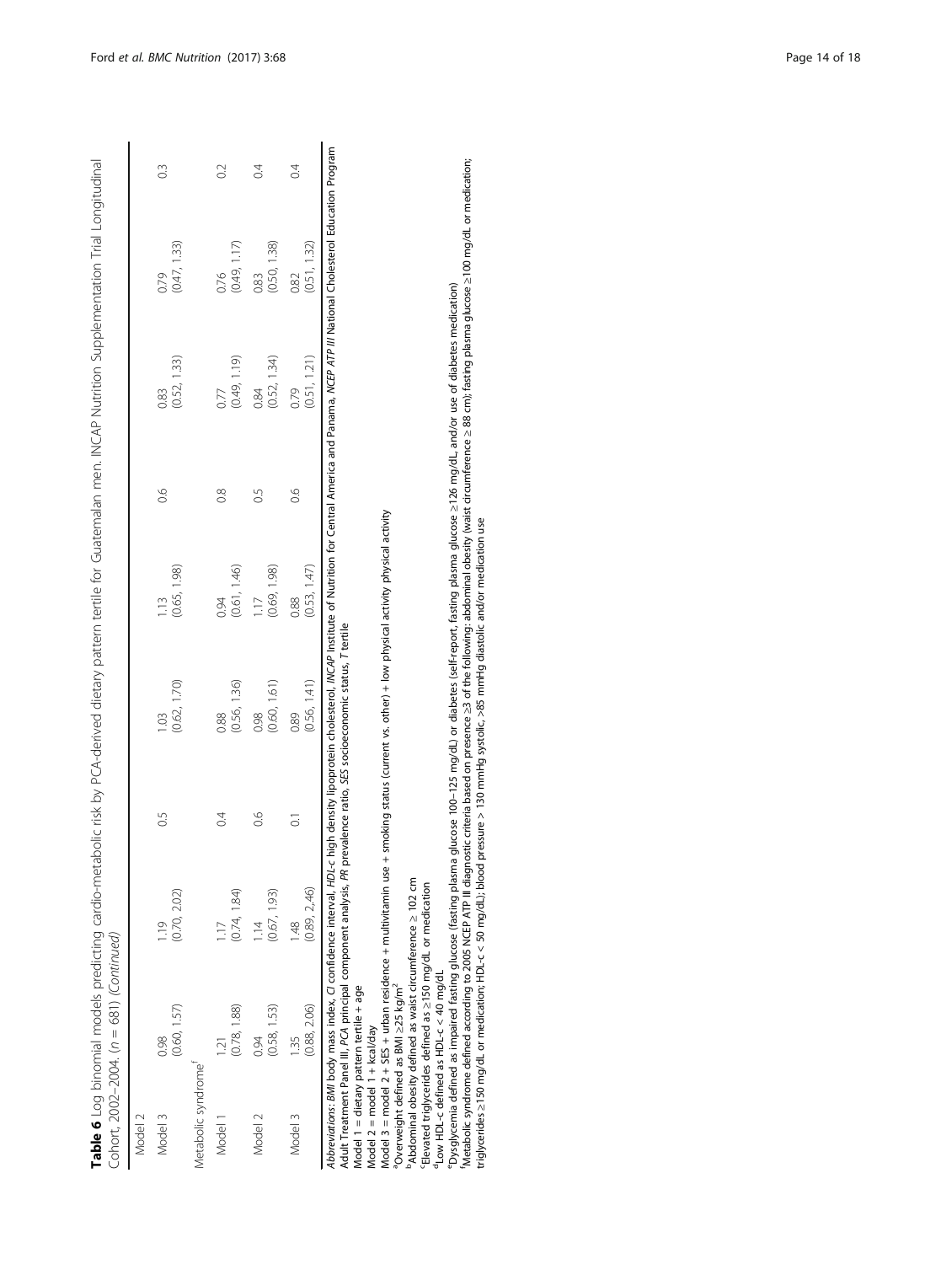The study population's relatively homogenous diet with high reliance on carbohydrates (66-72% of total energy intake) could explain why we detected few associations between dietary patterns and CMD risk. Corn tortillas are the primary source of carbohydrates and constitute a large proportion of the diet - even among participants with high modern diet pattern scores. Corn tortillas are a good source of fiber (approximately 6 g per 2 oz. serving) – likely explaining adequate fiber intakes for most participants relative to U.S. Dietary Reference Intakes (25 g for women and 38 g for men) [[43\]](#page-16-0). While fiber is associated with reduced cardiovascular risk [[44\]](#page-16-0), NHLBI recommends consuming <60% of calories from carbohydrates to help prevent dyslipidemia while the Institutes of Medicine recommends no more than 65% [[30, 43](#page-16-0)]. Minor differences in the macronutrient composition of the traditional and modern diet patterns were due to small substitutions of corn tortillas for wheat-based breads, crackers, and other refined carbohydrates. This "modernization" of the diet has been seen elsewhere in Guatemala [\[45](#page-16-0), [46\]](#page-16-0). Because of the way in which they are metabolized, corn tortillas and refined grains have similar effects on blood glucose and triglycerides [\[47\]](#page-16-0), potentially diminishing differences in CMD risk by dietary pattern.

The absolute intake of modern foods in this population was relatively low – even in the highest tertiles of the two modern diet patterns. For example, men and women in the highest tertile of the meat-based modern diet pattern consumed an average of 19 and 11 g of salty snack foods per day, respectively, or less than a typical single-serving bag of potato chips (about 28 g). However, there was high added sugar consumption. Sweets and powdered drink/sugar-sweetened beverage consumption accounted for approximately 17% of energy intake – nearly double the 10% limit for free sugars recommended by the World Health Organization to prevent chronic disease [\[18, 48\]](#page-16-0). While not a "modern" food, coffee, through its association with added sugars, could be an important driver of poor nutrition. In the highest tertile of the traditional pattern, women and men added an average of 4.8 tsp. and 4.1 tsp. of sugar, respectively, to their coffee. Sugar-sweetened beverages are positively associated with body weight [\[49\]](#page-16-0), and added sugars from liquid sources are associated with higher fasting glucose, higher fasting insulin, and higher β-cell dysfunction and insulin resistance [\[50](#page-16-0)].

Sociodemographic and health behaviors tracked as expected with the dietary patterns; however, a few observations are worth highlighting here. First, both modern dietary patterns were associated with unhealthy behaviors (alcohol consumption and smoking with the meatbased modern pattern and physical inactivity with the starch-based modern pattern) in men but not women; however, lack of variation in smoking and physical inactivity in women limited our ability to detect any trends. Second, modern dietary patterns are thought to track with income in LMICs where higher income households benefit from increased access to market foods [\[51\]](#page-16-0). In Guatemala, higher household annual expenditures were associated with increased likelihood of consuming a Western diet [\[9](#page-16-0)] and higher SES was associated with increased household-level calorie and processed food intake [[52\]](#page-16-0). Conversely, we found that the meat-based modern pattern was associated with lower SES among women. These women might be purchasing cheap, processed foods rather than items typically associated with higher income such as dairy and unprocessed meats. Finally, at the beginning of the nutrition transition, dietary changes first appear in urban populations [[2](#page-15-0)], likely due to differences in infrastructure, employment, income, and food access [[51](#page-16-0)]. We found that while the traditional pattern was more dominant in rural areas, neither of the modern diet patterns varied by urban residence, suggesting that while urban residents are less likely to eat a traditional diet, there is considerable variation in dietary patterns among urban dwellers.

There are several possible explanations for the apparent sex differences in the different physiological responses to dietary components including sex-specific nutrient-gene interactions [\[53\]](#page-16-0), the influence of sex hormones on metabolic risk factors (triglycerides and HDL-c) [\[54](#page-17-0)], or differences in dietary intake not captured by our patterns. One limitation of dietary pattern analysis is the inability to detect the biologic effects of specific nutrients [[49](#page-16-0)], thus our study cannot draw conclusions about the biologic mechanisms responsible for the sex differences. However, studies from European and Korean populations have shown that dietary patterns might influence CMD risk (BMI, metabolic syndrome, metabolic syndrome components) differently in men and women [\[55](#page-17-0)–[57](#page-17-0)].

#### Strengths and limitations

There are some limitations to the dietary data. FFQs can obscure food choice-differences within food groups; for example, low- versus high-fat dairy [[13\]](#page-16-0). We also may not have fully captured processed food consumption; however, the FFQ was designed to capture consumption of "transitional" foods, sweets, and sugar-sweetened beverages typically associated with modern diets. As Guatemala continues to develop, the rural/urban dichotomy is likely more nuanced than we present here. Nevertheless, because urban residence was based on residence location, neighborhood, and amenities, we expect it captures more than simple census-based classifications.

This study also has a number of strengths. The FFQ was developed for and validated in this population [\[21](#page-16-0)].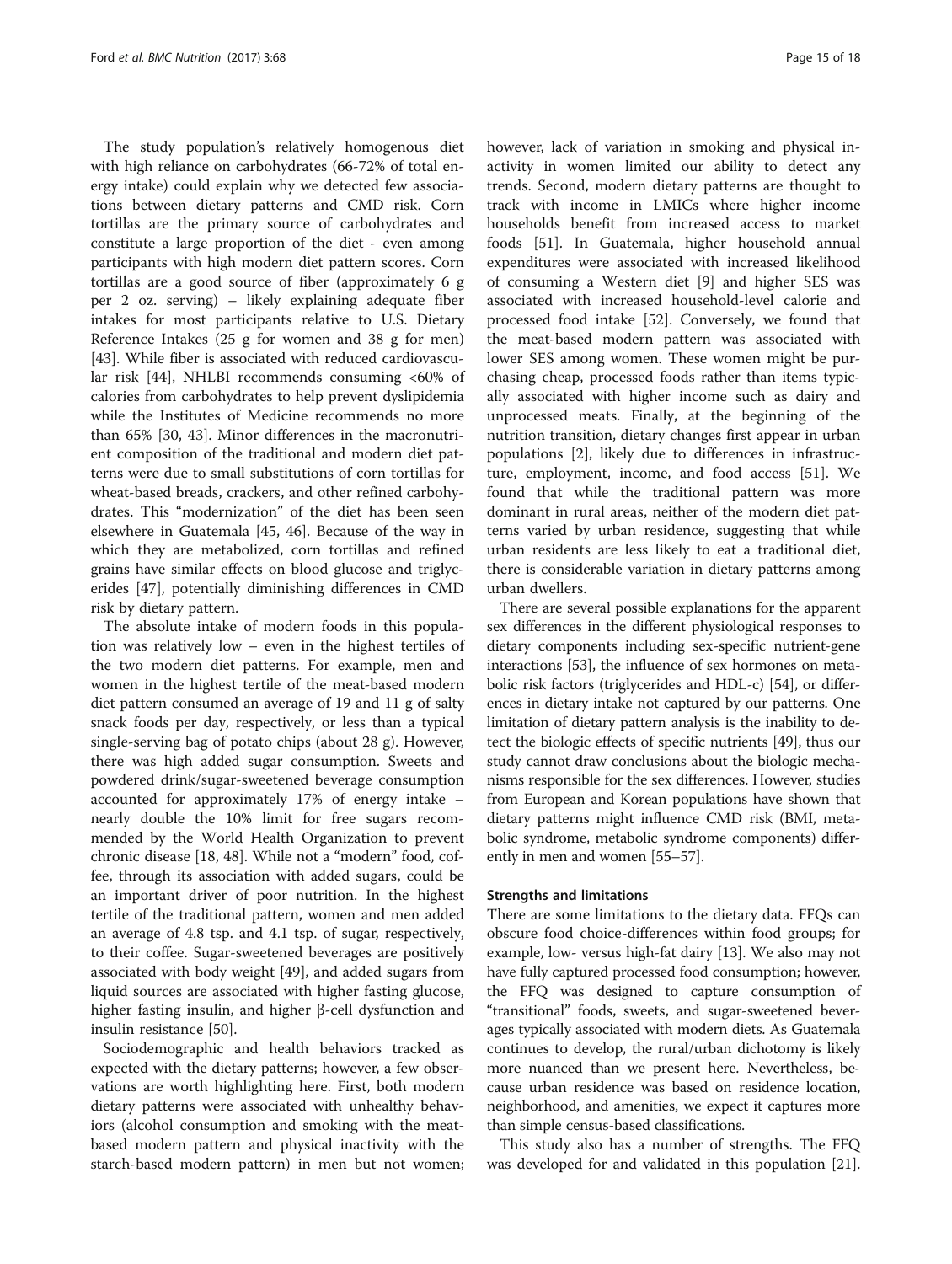<span id="page-15-0"></span>It had open-ended sections for fruit and vegetable consumption to capture potential seasonality in the diet and included a number of "transitional" foods relevant to identifying modern diets. The study used clinically measured anthropometry and biomarkers of CMD risk. The dietary patterns were relatively stable when the study sample was randomly reduced from 1428 to 717 participants in terms of percent variance explained (25.7%, collectively) and similarity of food groups and food group factor loadings (Additional file 2: Table S2). Even though the population is not nationally or provincially representative, results contribute to the very limited literature on dietary patterns in a Latin American country. Few studies report dietary patterns outside of high-income countries, yet populations in LMICs likely have different dietary patterns [\[58](#page-17-0)–[62\]](#page-17-0). To our knowledge, this is the first paper to explore the association between PCAderived dietary patterns and CMD risk in Central American adults.

#### Conclusion

Our findings suggest the emergence of two modern diet patterns in Guatemala – one of which was associated with increased prevalence of low HDL-c in men. The traditional diet appeared to have a differential association with some CMD risk factors by sex. All three dietary patterns were characterized by carbohydrate consumption in excess of recommended levels – possibly explaining why we detected few associations between diet pattern and CMD risk factors. Future research will explore longitudinal diet and CMD risk in this population and quantify the contribution of other risk factors relative to diet in predicting CMD risk.

#### Additional files

[Additional file 1: Table S1.](dx.doi.org/10.1186/s40795-017-0188-5) Food groups and food items from the food frequency questionnaire (52 food items plus 62 free-listed fruits and vegetables). INCAP Nutrition Supplementation Trial Longitudinal Cohort, 2002–2004. (DOCX 29 kb)

[Additional file 2: Table S2.](dx.doi.org/10.1186/s40795-017-0188-5) Food group factor loadings and mean intake (g) by PCA-derived dietary pattern tertile for a randomly split study sample of Guatemalan adults to assess internal validity of dietary patterns. INCAP Nutrition Supplementation Trial Longitudinal Cohort, 2002–2004 (n = 373 women,  $n = 344$  men). (DOCX 37 kb)

#### Abbreviations

BMI: Body mass index; CI: Confidence interval; CMD: Cardio-metabolic disease; FFQ: Food frequency questionnaire; HDL-c: High density lipoprotein cholesterol; INCAP: Institute of Nutrition of Central America and Panama; LMICs: Low- and middle-income countries; NCD: Non-communicable disease; NCEP ATP III: National Cholesterol Education Program Adult Treatment Panel III; PAL: Physical activity level; PCA: Principal components analysis; PR: Prevalence ratio; SES: Socioeconomic status

#### Acknowledgements

The authors thank Dr. Paúl Melgar, and the field team at INCAP - both past and present.

#### Funding

Funding for this study was provided by the Laney Graduate School at Emory University and the National Institutes of Health (grant numbers HD-075784 and TW-005598). The funders had no role in: the design and conduct of the study; collection, management, analysis, and interpretation of the data; preparation, review, or approval of the manuscript; and the decision to submit the manuscript for publication.

#### Availability of data and materials

These data were collected in the course of an ongoing longitudinal study in four small communities that have been previously named in publications. It is therefore not possible to fully de-identify a data set. Data will be made available to bona fide researchers who agree to abide by strict data confidentiality procedures by request to the corresponding author.

#### Authors' contributions

NDF and ADS conceived the original study idea, formulated the research question, and designed the study. RM led data collection activities. NDF conducted all analyses and wrote the initial manuscript draft. All authors interpreted findings, contributed to the intellectual content of the work, and edited subsequent drafts. All authors approved the final version to be published.

#### Ethics approval and consent to participate

All data collection followed protocols that were approved by the institutional review boards of Emory University (Atlanta, GA) and INCAP (Guatemala City, Guatemala). All participants gave written informed consent.

#### Competing interests

The authors declare that they have no competing interests.

#### Publisher's Note

Springer Nature remains neutral with regard to jurisdictional claims in published maps and institutional affiliations.

#### Author details

<sup>1</sup>Nutrition and Health Sciences Program, Laney Graduate School, Emory University, Atlanta, GA, USA. <sup>2</sup>Department of Global Health and Population Harvard T.H. Chan School of Public Health, Harvard University, Boston, MA, USA. <sup>3</sup> Hubert Department of Global Health, Rollins School of Public Health Emory University, Atlanta, GA, USA. <sup>4</sup>Department of Health Management and Policy, University of Michigan, Ann Arbor, MI, USA. <sup>5</sup>Division of Nutrition Physical Activity, and Obesity, U.S. Centers for Disease Control and Prevention, Atlanta, GA, USA. <sup>6</sup>INCAP Research Center for the Prevention of Chronic Diseases (CIIPEC), Institute of Nutrition of Central America and Panama, Guatemala City, Guatemala. 71518 Clifton Road NE, CNR 7007 Atlanta, GA 30033, USA.

#### Received: 15 August 2016 Accepted: 19 July 2017 Published online: 28 July 2017

#### References

- 1. Rivera-Andrade A, Luna MA. Trends and heterogeneity of cardiovascular disease and risk factors across Latin American and Caribbean countries. Prog Cardiovasc Dis. 2014;57(3):276–85.
- 2. Popkin BM. The nutrition transition in low-income countries: an emerging crisis. Nutr Rev. 1994;52(9):285–98.
- 3. Drewnowski A, Popkin BM. The nutrition transition: new trends in the global diet. Nutr Rev. 1997;55(2):31–43.
- 4. Asfaw A. Does supermarket purchase affect the dietary practices of households? Some empirical evidence from Guatemala. Dev Policy Rev. 2008;26(2):227–43.
- 5. Hawkes C, Thow AM. Implications of the central America-Dominican Republicfree trade agreement for the nutrition transition in central America. Rev Panam Salud Pública Pan Am J Public Health. 2008;24(5):345–60.
- 6. Soto-Méndez MJ, Campos R, Hernández L, Orozco M, Vossenaar M, Solomons NW. Food variety, dietary diversity, and food characteristics among convenience samples of Guatemalan women. Salud Pública México. 2011;53(4):288–98.
- 7. Alarcón JA, Adrino FJ. Urban–rural differences in food intake of poor families in Guatemala. Arch Latinoam Nutr. 1991;41(3):327–35.
- 8. Bermudez OI, Hernandez L, Mazariegos M, Solomons NW. Secular trends in food patterns of Guatemalan consumers: new foods for old. Food Nutr Bull. 2008;29(4):278–87.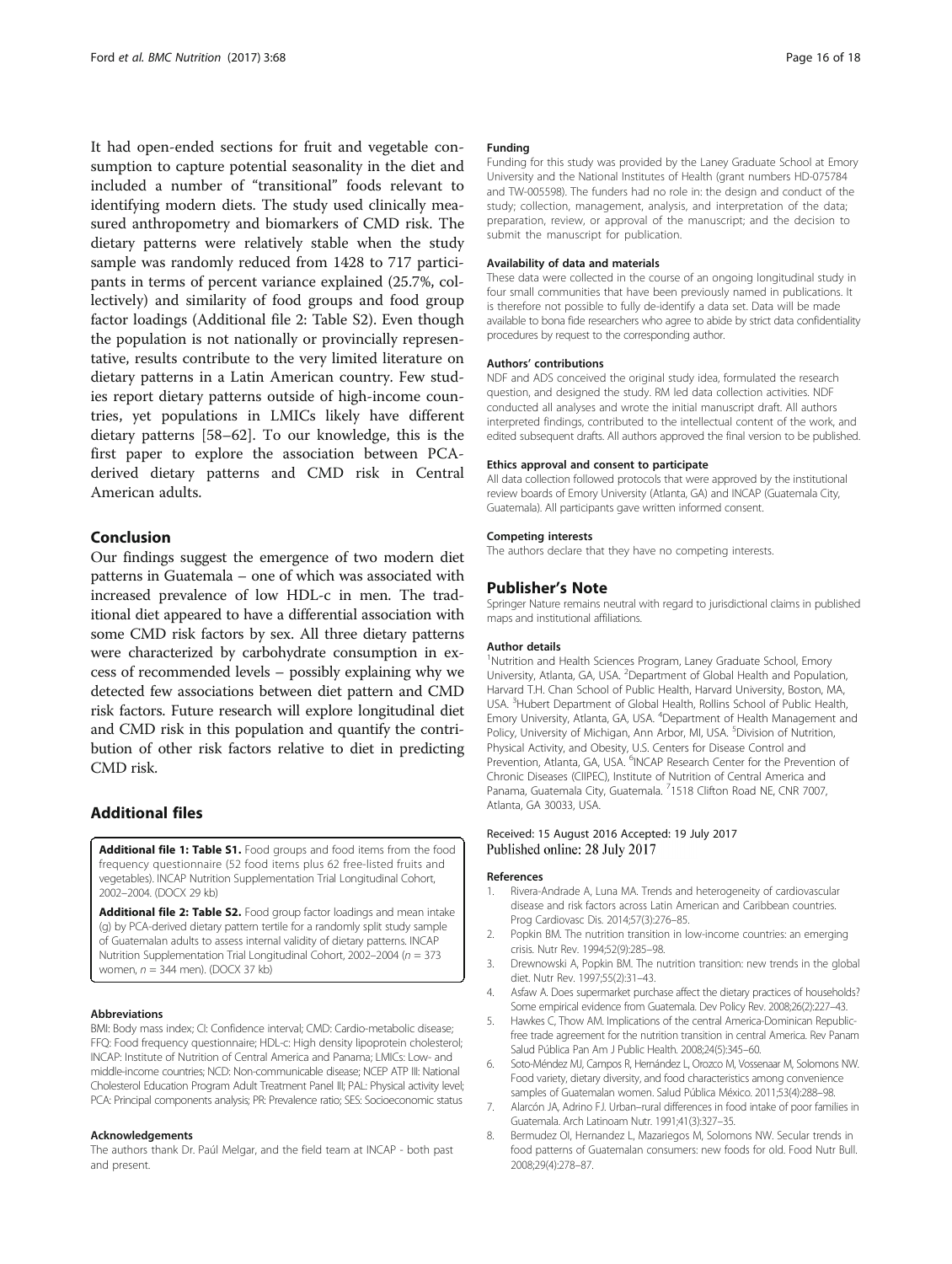- <span id="page-16-0"></span>9. Mayén A-L, Stringhini S, Ford ND, Martorell R, Stein AD, Paccaud F, et al. Socioeconomic predictors of dietary patterns among Guatemalan adults. Int J Public Health. 2016;15:1–9.
- 10. Gregory CO, McCullough ML, Ramirez-Zea M, Stein AD. Diet scores and cardio-metabolic risk factors among Guatemalan young adults. Br J Nutr. 2009;101(12):1805–11.
- 11. Gregory CO, Dai J, Ramirez-Zea M, Stein AD. Occupation is more important than rural or urban residence in explaining the prevalence of metabolic and cardiovascular disease risk in Guatemalan adults. J Nutr. 2007;137(5):1314–9.
- 12. Conlisk AJ, Stein AD, Schroeder DG, Torun B, Grajeda R, Martorell R. Determinants of fasting glucose in young Guatemalan adults. Ethn Dis. 2001;11(4):585–97.
- 13. Moeller SM, Reedy J, Millen AE, Dixon LB, Newby PK, Tucker KL, et al. Dietary patterns: challenges and opportunities in dietary patterns research an experimental biology workshop, April 1, 2006. J Am Diet Assoc. 2007;107(7):1233–9.
- 14. Lutsey PL, Steffen LM, Stevens J. Dietary intake and the development of the metabolic syndrome: the atherosclerosis risk in communities study. Circulation. 2008;117(6):754–61.
- 15. Newby PK, Muller D, Hallfrisch J, Andres R, Tucker KL. Food patterns measured by factor analysis and anthropometric changes in adults. Am J Clin Nutr. 2004; 80(2):504–13.
- 16. McNaughton SA, Mishra GD, Brunner EJ. Dietary patterns, insulin resistance, and incidence of type 2 diabetes in the Whitehall II study. Diabetes Care. 2008;31(7):1343–8.
- 17. Hoffmann K, Schulze MB, Schienkiewitz A, Nöthlings U, Boeing H. Application of a new statistical method to derive dietary patterns in nutritional epidemiology. Am J Epidemiol. 2004;159(10):935–44.
- 18. Joint WHO/FAO Expert Consultation on Diet, Nutrition and the Prevention of Chronic Diseases. Diet, nutrition and the prevention of chronic diseases: report of a joint WHO/FAO expert consultation. Geneva, Switzerland; 2002. (WHO technical report series 916). Available from: [http://apps.who.int/iris/](http://apps.who.int/iris/bitstream/10665/42665/1/WHO_TRS_916.pdf?ua=1) [bitstream/10665/42665/1/WHO\\_TRS\\_916.pdf?ua=1](http://apps.who.int/iris/bitstream/10665/42665/1/WHO_TRS_916.pdf?ua=1). Accessed 12 June 2016.
- 19. Stein AD, Melgar P, Hoddinott J, Martorell R. Cohort profile: the Institute of Nutrition of central America and Panama (INCAP) nutrition trial cohort study. Int J Epidemiol. 2008;37(4):716–20.
- 20. Ramirez-Zea M, Melgar P, Rivera JA. INCAP Oriente longitudinal study: 40 years of history and legacy. J Nutr. 2010;140(2):397–401.
- 21. Rodríguez MM, Méndez H, Torún B, Schroeder D, Stein AD. Validation of a semi-quantitative food-frequency questionnaire for use among adults in Guatemala. Public Health Nutr. 2002;5(5):691–9.
- 22. Santiago-Torres M, Tinker LF, Allison MA, Breymeyer KL, Garcia L, Kroenke CH, et al. Development and use of a traditional Mexican diet score in relation to systemic inflammation and insulin resistance among women of Mexican descent. J Nutr. 2015;145(12):2732–40.
- 23. Batis C, Mendez MA, Sotres-Alvarez D, Gordon-Larsen P, Popkin B. Dietary pattern trajectories during 15 years of follow-up and HbA1c, insulin resistance and diabetes prevalence among Chinese adults. J Epidemiol Community Health. 2014;68(8):773–9.
- 24. Jaacks LM, Crandell J, Mendez MA, Lamichhane AP, Liu W, Ji L, et al. Dietary patterns associated with HbA1c and LDL cholesterol among individuals with type 1 diabetes in China. J Diabetes Complicat. 2015;29(3):343–9.
- 25. Newby PK, Tucker KL. Empirically derived eating patterns using factor or cluster analysis: a review. Nutr Rev. 2004;62(5):177–203.
- 26. Hu FB, Rimm E, Smith-Warner SA, Feskanich D, Stampfer MJ, Ascherio A, et al. Reproducibility and validity of dietary patterns assessed with a food-frequency questionnaire. Am J Clin Nutr. 1999;69(2):243–9.
- 27. Millen BE, Quatromoni PA, Copenhafer DL, Demissie S, O'Horo CE, D'Agostino RB. Validation of a dietary pattern approach for evaluating nutritional risk: the Framingham nutrition studies. J Am Diet Assoc. 2001;101(2):187–94.
- 28. Quatromoni PA, Copenhafer DL, Demissie S, D'Agostino RB, O'Horo CE, Nam B-H, et al. The internal validity of a dietary pattern analysis. The Framingham nutrition studies. J Epidemiol Community Health. 2002;56(5):381–8.
- 29. NHLBI Obesity Education Initiative Expert Panel on the Identification, Evaluation, and Treatment of Overweight and Obesity in Adults. Practical guide to identification, evaluation, and treatment of overweight and obesity in adults. Bethesda: National Institutes of Health; 2000. Oct [cited 2016 May 22]. Report No.: NIH Publication No. 00–4084. Available from: [http://www.](http://www.nhlbi.nih.gov/files/docs/guidelines/prctgd_c.pdf) [nhlbi.nih.gov/files/docs/guidelines/prctgd\\_c.pdf](http://www.nhlbi.nih.gov/files/docs/guidelines/prctgd_c.pdf)
- 30. National Cholesterol Education Program (NCEP) Expert Panel on Detection, Evaluation, and Treatment of High Blood Cholesterol in Adults (Adult Treatment Panel III). Third report of the National Cholesterol Education

Program (NCEP) expert panel on detection, evaluation, and treatment of high blood cholesterol in adults (adult treatment panel III) final report. Circulation. 2002;106(25):3143–421.

- 31. Torun B, Grajeda R, Mendez H. Evaluation of inexpensive digital sphygmomanometers for field studies of blood pressure. FASEB J. 1998;12(suppl):S5072.
- 32. Maluccio JA, Murphy A, Yount KM. Research note: a socioeconomic index for the INCAP longitudinal study 1969–77. Food Nutr Bull. 2005; 26(2 Suppl 1):S120–4.
- 33. Gregory CO, Ramirez-Zea M, Martorell R, Stein AD. Activities contributing to energy expenditure among Guatemalan adults. Int J Behav Nutr Phys Act. 2007;4:48.
- 34. FAO/WHO/UNU. Energy and protein requirements. Report of a joing FAO/ WHO/UNU expert consultation. Geneva: World Health Organization; 1985. [cited 2016 Jun 1] p. 1–206. (World Health Organ Rech Rep Ser Volume 724). Available from:<http://www.fao.org/doCReP/003/aa040e/AA040E00.htm>
- 35. Willett WC, Howe GR, Kushi LH. Adjustment for total energy intake in epidemiologic studies. Am J Clin Nutr. 1997;65(4 Suppl):1220S–8S. discussion 1229S–1231S
- 36. Denova-Gutiérrez E, Castañón S, Talavera JO, Gallegos-Carrillo K, Flores M, Dosamantes-Carrasco D, et al. Dietary patterns are associated with metabolic syndrome in an urban Mexican population. J Nutr. 2010;140(10):1855–63.
- 37. Bray GA, Popkin BM. Dietary fat intake does affect obesity! Am J Clin Nutr. 1998;68(6):1157–73.
- Rivera JA, Barquera S, Gonzalez-Cossio T, Olaiz G, Sepulveda J. Nutrition transition in Mexico and in other Latin American countries. Nutr Rev. 2004; 62(7):S149–57.
- 39. Monteiro CA. Nutrition and health. The issue is not food, nor nutrients, so much as processing. Public Health Nutr. 2009;12(5):729–31.
- 40. Noel SE, Newby PK, Ordovas JM, Tucker KL. A traditional rice and beans pattern is associated with metabolic syndrome in Puerto Rican older adults. J Nutr. 2009;139(7):1360–7.
- 41. Mendez MA, Popkin BM, Jakszyn P, Berenguer A, Tormo MJ, Sanchéz MJ, et al. Adherence to a Mediterranean diet is associated with reduced 3-year incidence of obesity. J Nutr. 2006;136(11):2934–8.
- 42. Salas-Salvadó J, Bulló M, Babio N, Martínez-González MÁ, Ibarrola-Jurado N, Basora J, et al. Reduction in the incidence of type 2 diabetes with the Mediterranean diet. Diabetes Care. 2011;34(1):14–9.
- 43. National Academy of Sciences, Institute of Medicine, Food and Nutrition Board. Dietary Reference Intakes for Energy, Carbohydrate, Fiber, Fat, Fatty Acids, Cholesterol, Protein, and Amino Acids (Macronutrients). National Academy of Sciences; 2005 [cited 2016 May 27]. Available from: [https://](https://www.nal.usda.gov/sites/default/files/fnic_uploads//energy_full_report.pdf) [www.nal.usda.gov/sites/default/files/fnic\\_uploads//energy\\_full\\_report.pdf](https://www.nal.usda.gov/sites/default/files/fnic_uploads//energy_full_report.pdf). Accessed 31 July 2016.
- 44. Threapleton DE, Greenwood DC, Evans CEL, Cleghorn CL, Nykjaer C, Woodhead C, et al. Dietary fibre intake and risk of cardiovascular disease: systematic review and meta-analysis. BMJ. 2013;347:f6879.
- 45. Solomons NW. Micronutrients and urban life-style: lessons from Guatemala. Arch Latinoam Nutr. 1997;47(2 Suppl 1):44–9.
- 46. Leatherman TL, Goodman A. Coca-colonization of diets in the Yucatan. Soc Sci Med 1982. 2005;61(4):833–46.
- 47. Bakhsh R, Chughtai MI. Effect of wheat flour, Bengal gram flour and corn flour on lipid metabolism in rats. J Nutr Sci Vitaminol (Tokyo). 1984;30(3):297–301.
- 48. Stein AD, Gregory CO, Hoddinott J, Martorell R, Ramakrishnan U, Ramirez-Zea M. Physical activity level, dietary habits, and alcohol and tobacco use among young Guatemalan adults. Food Nutr Bull. 2005;26(2 (supplement 1)):S78–87.
- 49. Newby PK, Muller D, Hallfrisch J, Qiao N, Andres R, Tucker KL. Dietary patterns and changes in body mass index and waist circumference in adults. Am J Clin Nutr. 2003;77(6):1417–25.
- 50. Wang J. Consumption of added sugars and development of metabolic syndrome components among a sample of youth at risk of obesity. Appl Physiol Nutr Metab. 2014;39(512):512.
- 51. Solomons NW, Gross R. Urban nutrition in developing countries. Nutr Rev. 1995;53(4 Pt 1):90–5.
- 52. Nagata JM, Valeggia CR, Barg FK, Bream KDW. Body mass index, socioeconomic status and socio-behavioral practices among Tz'utujil Maya women. Econ Hum Biol. 2009;7(1):96–106.
- 53. Sobczyk-Kopciol A, Broda G, Wojnar M, Kurjata P, Jakubczyk A, Klimkiewicz A, et al. Inverse association of the obesity predisposing FTO rs9939609 genotype with alcohol consumption and risk for alcohol dependence. Addict Abingdon Engl. 2011;106(4):739–48.